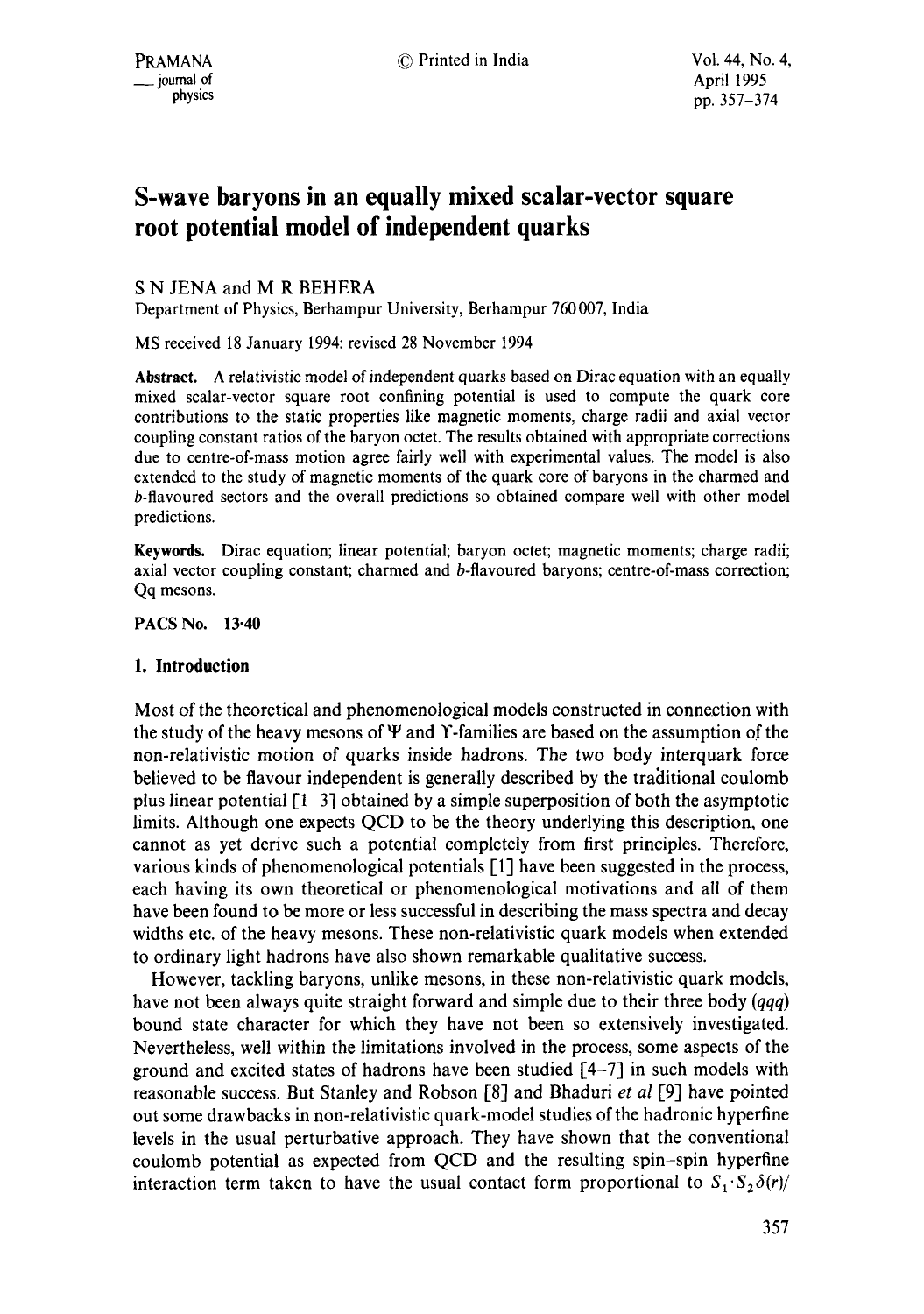$m_{q_1} \cdot m_{q_2}$  invalidates the non-relativistic approximation in addition to making inaccurate the perturbation estimates of the mass splittings for lighter hadrons. The required remedy suggested by Bhaduri *et al* [9] is to take an effective potential with a noncoulombic part instead of coulomb one in addition to replacing  $\delta(r)$  in the spin-spin hyperfine interaction by some suitable form factor  $f(r, r_0)$ . With harmonic or linear potential, in place of coulomb one, they have tried various forms of  $f(r, r_0)$  in order to validate the use of the non-relativistic approach for study of light hadrons.

However, instead of such hand-waving techniques it would be more justified, in principle, to treat the motion of the quarks inside light hadrons relativistically. Moreover, besides the spectroscopic implications, many physical quantities such as the magnetic moments, the axial vector coupling constants and the electromagnetic form factors in baryonic sector are closely related to the relativistic motion of the quarks.

The relativistic bound states of quarks composing hadrons have been studied by various quark models  $[10-12]$ . Still no unique relativistic quark model for all ranges has emerged so far either from the first principle theoretical derivations or from simple phenomenological studies. In the common areas of investigation belonging to mesonic and baryonic sectors the existing data do not seem to prefer uniquely any one of the various potential models available so far in the literature. Only a wider range of more accurate data involving certain aspects, more sensitive to the specific features of the models, may enable one to select out some in preference over the others. The bag model  $[13-15]$  with its different versions is essentially the only phenomenological model which has been found very extensive in its applications and reasonably successful in predictions. Yet this model is believed to be neither unique nor totally free from difficulties and objections. Therefore, there have been, in recent past, several attempts to formulate alternative schemes with confining potentials of appropriate Lorentz structures. For example, a scalar potential in linear form was used by Critchfield [16] to confine the relativistic individual quarks in nucleons. Potentials of a different type of Lorentz structure with equally mixed scalar-vector parts in linear  $[17-19]$ , harmonic  $[20-23]$ , logarithmic  $[24-27]$ , as well as non-coulombic power law [28-31] form have also been investigated in this context.

The effective potential of individual quarks in such models which is basically due to the interaction of quarks with the gluon field, may be thought of as being mediated in a self-consistent manner through Nambu-Jona-Lasino (NJL) type models [32–33] by some kind of instanton induced effective quark-quark contact interaction with position dependent coupling strength. The position dependent coupling strength supposed to be determined by the multigluon mechanism cannot be calculated theoretically from first principles, although it is believed to be small at the origin and increases rapidly towards the hadronic surface. Therefore, one needs to introduce the effective potential for individual quarks in a phenomenological manner to seek a posteriori justification in finding its conformity with the supposed qualitative behaviour of the position dependent coupling strength in the contact interaction. With such arguments Tegen-Brockmann and Weise group [34–36] have introduced the phenomenological scalar harmonic and cubic potentials for the study of electromagnetic properties of baryons. All these potential models, used in a limited baryonic sector, only meet with a success more or less identical to the bag model. However, this does not establish the non-uniqueness of bag-like models, unless the potential models of such kind are pursued extensively over a much wider range of mesonic and baryonic phenomena. The present work is only a step in that direction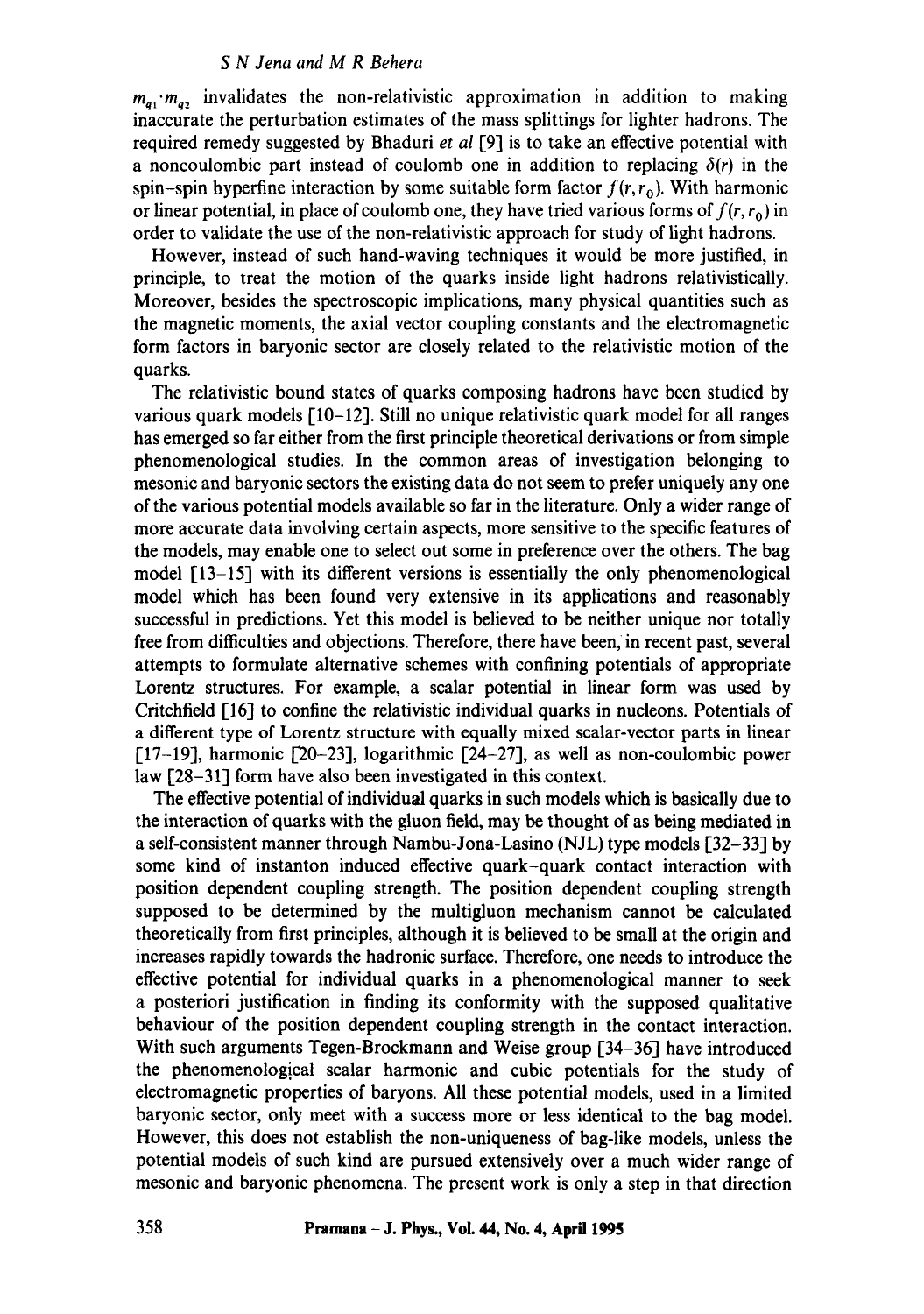where a phenomenological model with an independent quark square-root potential taken as a combination of a scalar and the fourth component of a vector in equal parts in the form

$$
U_a(r) = \frac{1}{2}(1+\gamma^0)(ar^{1/2}+V_0), \quad a > 0,
$$
\n(1)

has been used in Dirac equation to study various aspects of the mesonic and baryonic phenomena. This potential is assumed to represent the average non-perturbative multigluon interaction responsible for the confinement of individual constituent quarks.

The important feature of the scalar plus vector potential taken here is that it provides a consistent picture for both mesons and baryons. On the other hand if one takes a pure vector potential it would produce only  $q\bar{q}$  bound states where as the choice of a pure scalar potential provides an attractive force for both the  $q\bar{q}$  and  $qq$ states [37]. Since there are no diquark states, the *q-q* interaction must be weaker, which can possibly be provided by the repulsive nature of the vector potential. Thus for the confinement of quarks a mixed scalar and vector potential is a more appropriate choice. In fact, the choice of such a potential has been immensely successful in the predictions of the hadronic properties. Additionally, the Lorentz scalar plus vector potential does not have the Klein-paradox. Moreover, if one chooses an effective potential with an equal mixture of scalar and vector parts as taken in (1), then both the scalar and vector parts in equal proportion at every point would render the solvability of Dirac equation for independent quarks by reducing it to the form of Schrödinger-like equation. This has also an additional advantage of generating no spin-orbit splitting, as observed in the experimental baryon spectrum. The implications of such potential forms in the Dirac framework of independent quarks have been discussed by Smith and Tassie [38]. Bell and Ruegg [39] have also shown that the spin-orbit interaction is absent in such a scheme due to exact cancellation of such terms coming from vector and scalar parts of the potential if taken in equal proportion. This is clearly a welcome aspect of the model in case of baryons since the contribution of the spin-orbit interaction term to the baryon mass splittings is already known [40] to be negligible. Eichten and Feinberg [41] provide further support to the above Lorentz structure from a gauge invariant formalism where confinement mechanism is assumed to be purely colour electric in character. Furthermore, such a Lorentz structure of the two body confining potential have been observed [21, 42, 43] phenomenologically in the study of fine hyperfine splittings of heavy meson spectra.

The choice of the effective square root confining potential in the present study is motivated by the fact that qualitatively the confining potential would be strongly weakened by the screening effects due to the quark pair creation above threshold. On the other hand evidences for a confinement potential weaker than the linear one also exist [44, 45] because the linear potential has discrepancies with the experimental data only in the domains where either spin-dependent effects cannot be explained (such as the hyperfine splittings of p-wave heavy quarkonia) or decay processes (such as leptonic decays) where the derivative of confining potential are involved. In fact, the increasing of linear potential with  $r$  seems too fast so that the calculated leptonicwidths of higher  $c\bar{c}$  and  $b\bar{b}$  excited states exceed the experimental data. Olsson and Suchyta III [46] discussed the spin orbit contribution of the confining interaction and found that the confining potential must fall below the linear potential. More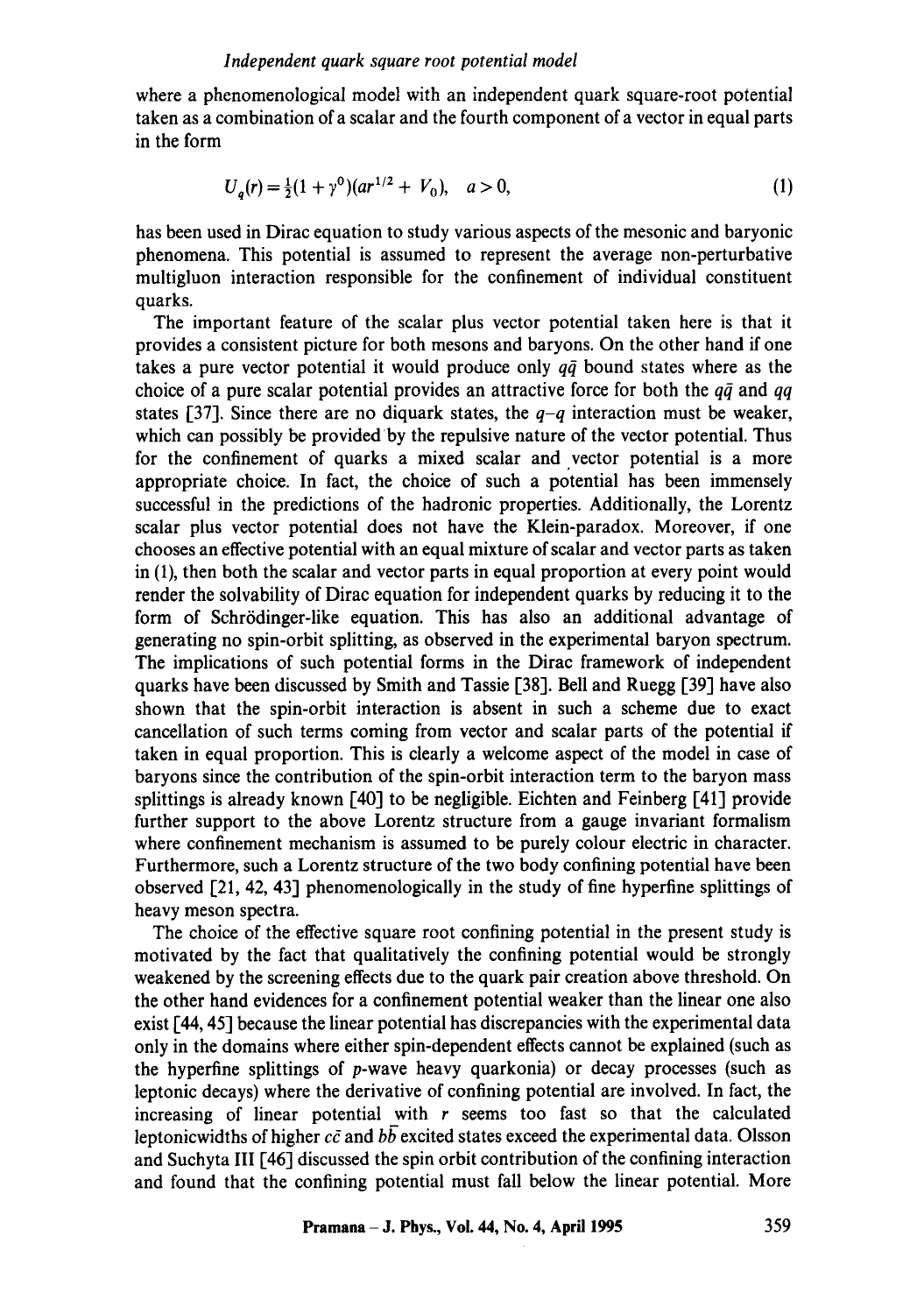recently, the calculation of lattice QCD for baryon spectrum leads to an effective potential [47]  $V(r) = Ar^{\epsilon} (A = 0.508, \epsilon = 0.671)$  which also shows a potential weaker than linear might be more suitable for describing effective quark confinement in hadrons. Therefore, a phenomenological square-root potential of the form  $(ar^{1/2} + V_0)$  which is inspired by the fact that it is weaker than the linear potential has been chosen in this work for an unified study of mesons and baryons. In fact, recently a square-root potential of the form  $ar^{1/2}$  has been used by Xiatong Song [48] as a Lorentz scalar part along with a Lorentz vector part of the form  $br^{-1/2}$  for the study of heavy quarkonium. However in the present work the potential  $ar^{1/2}$  has been used with equally mixed scalar and vector parts in the form  $\frac{1}{2}(1 + \gamma^0) (ar^{1/2} + V_0)$  because of its simplifying feature in converting the single quark Dirac equation into an effective Schrödinger equation for the upper component of the Dirac spinor which can be solved easily.

In the baryonic dimensions, the long range behaviour of the quark-quark interaction which arises out of non-perturbative multi-gluon mechanism including gluon self-couplings, is believed to be dominant enough in comparison to its shortrange coulomb like behaviour arising out of one-gluon exchange. In absence of any detailed knowledge about this long-range confining part of the quark-quark interaction from QCD, one usually relies on phenomenological approaches providing confinement of individual constituent quarks through some average potential, to determine the zeroth order quark dynamics inside the baryon core. With this motivation we have introduced here a phenomenological square-root potential with equally mixed scalar-vector Lorentz structure to study the quark-core contributions to the static properties of baryons. The residual interactions like the one arising out of short distance one gluon exchange and also that due to possible quark-pion coupling which are believed to be weak are left out here to be treated in our subsequent work as low order perturbations. It must be pointed out here that in such a perturbative study solvability of the zeroth order equation in a straight forward and simple manner can render sufficient tractability and enough insight into the whole mechanism involved in the process of the investigation. With the present choice of  $V(r)$  in non-coulombic square-root forml analytic solutions to the zeroth order equation exists in the WKB limit. On the other hand for exactness, the model predictions of the physical quantities to be investigated in baryon sector can be expressed in closed form in terms of some appropriate expectation values which can be evaluated numerically in a straight forward manner. In the present work we intend to understand the static baryon properties in the framework of a relativistic independent quark-model based on the Dirac equation with the confining square-root potential taken in the form (1). Here we study the quark core contributions to the static properties like magnetic moments  $\mu_B$ , r.m.s. charge radii  $\langle r^2 \rangle_R^{1/2}$  and axial vector coupling constant ratio  $(g_A/g_V)$  of octet baryons taking into account the possible centre-of-mass corrections; but for the moment we leave aside the correction due to pion cloud effects on the static baryon properties. This model is also extended to study the magnetic moments of charmed and b-flavoured baryons. Finally, in order to justify the further applicability of the model in the mesonic sector the mass levels of atom-like light quark systems  $Q\bar{q}$  have been investigated.

Keeping the Lagrangian mass parameters of the quarks as current quark masses within the limits of broken  $SU(3)$  ( $m_u = m_d \neq m_s$ ), we present in § 2 a brief outline of the potential model and its solution leading to a complete description of the relativistic bound states of the individual confined quarks of the hadron core. Then with the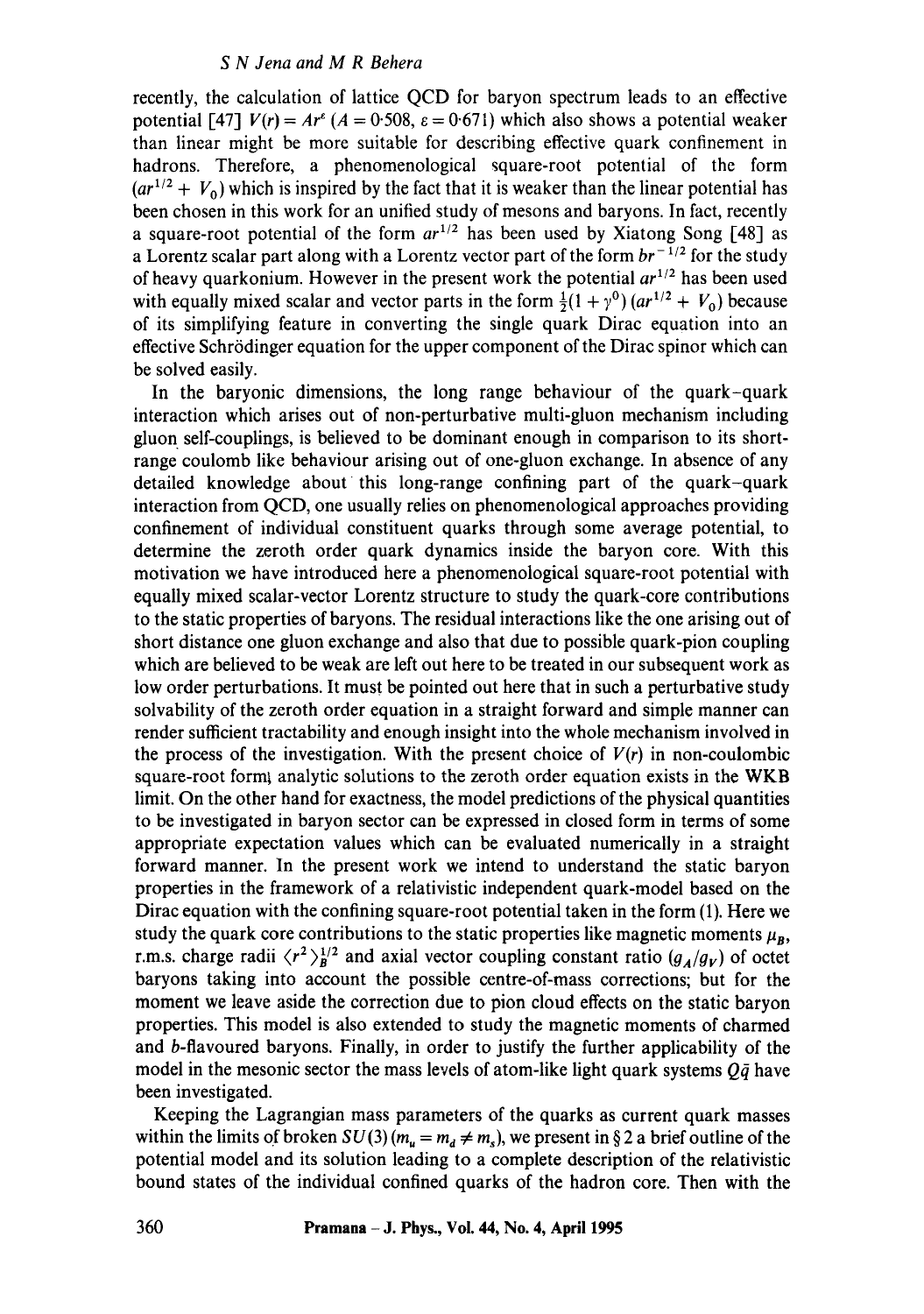## *Independent quark square root potential model*

Dirac wave-function for the ground state in hand, the core contribution to the static properties of the baryon  $(1/2)^+$  octet in terms of magnetic moments  $\mu_B$ , charge radii  $\langle r^2 \rangle_n^{1/2}$  and axial vector constant ratio  $(g_A/g_V)$  for  $\beta$ -decay processes are calculated in the usual manner. We also present here the modified expressions for the static properties due to center-of-mass correction. In  $\S$ 3, we estimate the potential parameters and the quark masses suitably in order to yield an appropriate ground state energy for the non-strange quarks which gives the average nuclear and  $\Delta$  (1232) mass approximately, keeping in mind the correction due to center-of-mass motion and the pionic cloud. The static properties of octet baryons calculated after c.m. corrections turn out to be in reasonable agreement with experimental results. The quark core contributions to the magnetic moments of charmed and b-flavoured baryons are also predicted in  $\S$ 3. Using the same set of parameters we also compute the mass spectra of atom-like  $Q\bar{q}$  mesons. Lastly, § 4 is devoted to brief discussion of the results and the conclusions.

## **2. Basic theory**

In this section we briefly outline the framework of the model adopted here to study the quark-core contribution to the static properties of baryons and the corrections due to the centre-of-mass motion.

#### 2.1 *The relativistic potential model*

We start with the assumption that the quarks in a hadron core move independently in an average flavour-independent potential taken in the form

$$
U_q(r) = \frac{1}{2}(1 + \gamma^0) V(r)
$$
\n(2.1)

where  $V(r) = ar^{1/2} + V_0$ , with  $a > 0$ , and the quarks obey the Dirac equation derivable from a Lagrangian density

$$
\mathcal{L}_q(x) = \bar{\Psi}_q(x) \left[ \frac{i}{2} \gamma^{\mu} \overleftrightarrow{\partial}_{\mu} - m_q - U_q(r) \right] \Psi_q(x). \tag{2.2}
$$

Hence the Lagrangian mass parameter  $m_q$  for the quarks must be regarded as the current quark mass. Then the independent quark wave function  $\Psi_q(\mathbf{r})$  satisfies the Dirac equation  $(h = c = 1)$ 

$$
[\gamma^0 E_q - \gamma \cdot \mathbf{p} - m_q - U_q(r)] \Psi_q(\mathbf{r}) = 0
$$
\n(2.3)

The solution to the independent-quark wave function  $\Psi_q(\mathbf{r})$  can be obtained in the two-component form as

$$
\Psi_q(\mathbf{r}) = N_q \left( \frac{ig_q(r)/r}{\sigma \cdot \hat{r} f(r)/r} \right) y_{ijm}(\hat{r})
$$
\n(2.4)

where the normalized spin angular part

$$
y_{ijm}(\hat{r}) = \sum_{m_i, m_s} \langle l, m_i, \frac{1}{2}, m_s | j, m_j \rangle Y_i^{m_i}(r) \chi_{1/2}^{m_s}
$$
 (2.5)

**Pramana - J. Phys., Vol. 44, No. 4, April 1995 361**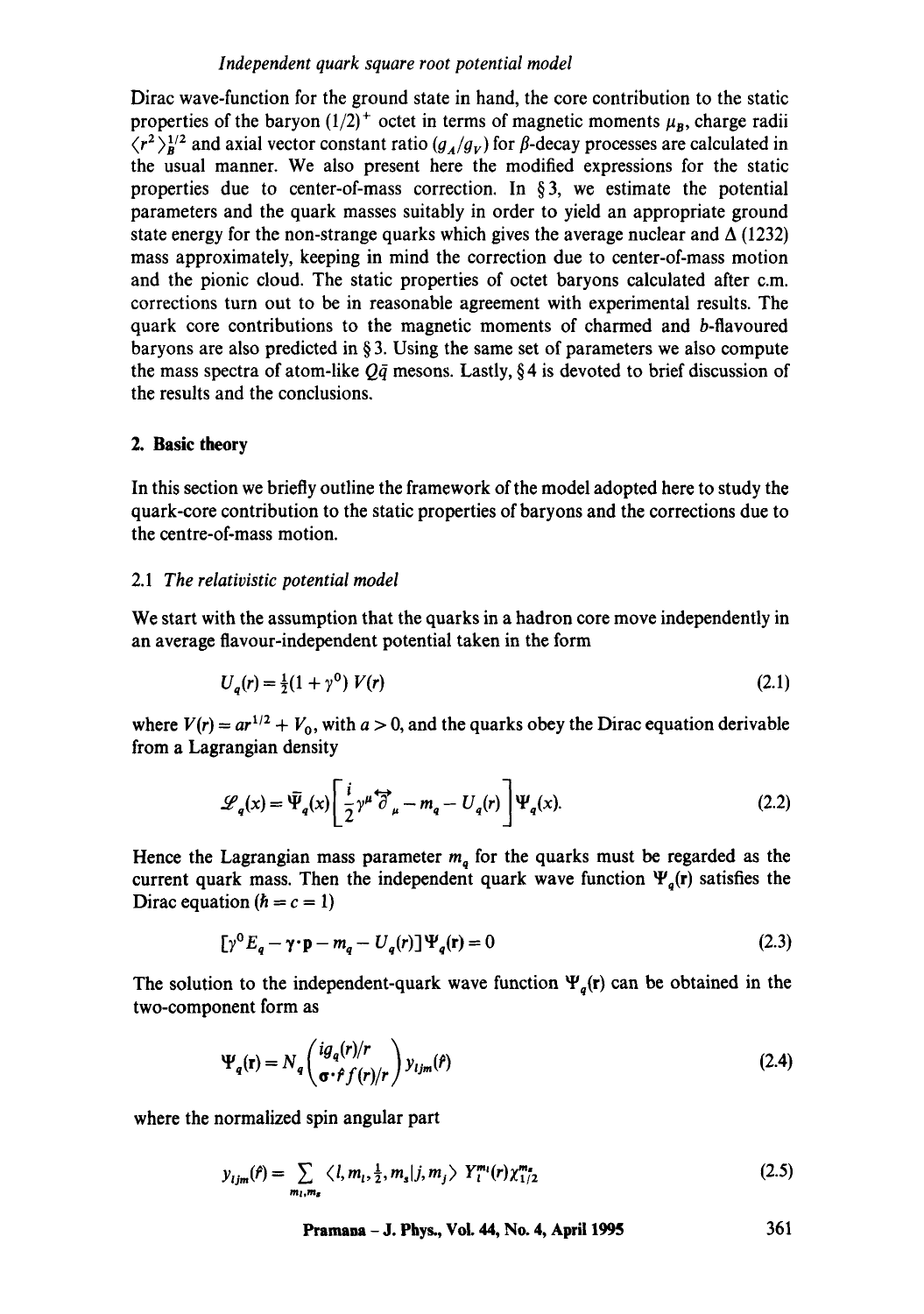and the reduced radial part of the upper component of the Dirac spinor  $\Psi_q(\mathbf{r})$  satisfies the equation

$$
\frac{d^2 g_q(r)}{dr^2} + \left[ \lambda_q (E_q - m_q - V(r)) - \frac{l(l+1)}{r^2} \right] g_q(r) = 0 \tag{2.6}
$$

which can be transformed into a convenient dimensionless form

$$
\frac{d^2 g_q(\rho)}{d\rho^2} + \left[ \varepsilon_q - \rho^{1/2} - \frac{l(l+1)}{\rho^2} \right] g_q(\rho) = 0 \tag{2.7}
$$

where  $\rho = (r/r_{0q})$  is a dimensionless variable with

$$
r_{0q} = [a(E_q + m_q)]^{-2/5}
$$
 (2.8)

and

$$
\varepsilon_q = (E_q - m_q - V_0) \left[ (E_q + m_q)/a^4 \right]^{1/5}.
$$
\n(2.9)

The solution of basic eigen-value equation either by a standard numerical method or by WKB method [49-50] would yield a positive definite value of  $\varepsilon_q = \varepsilon_{nl}$ corresponding to binding energy  $E_a = E_{nl}$  for the independent-quarks. Taking

$$
(E_{nl} - m_q - V_0) = ax_{nl} \tag{2.10}
$$

and

$$
2m_a + V_0 = ab \tag{2.11}
$$

the eqn. (2.9) can be converted to the form

$$
a^2 x_{nl}^5(x_{nl} + b) = \varepsilon_{nl}^5 \tag{2.12}
$$

Then using  $\varepsilon_{nl}$  values from the solution of (2.7) and b from (2.11) with the known potential parameters  $V_0$ , a and  $m_q$ , eqn. (2.12) can be solved for a unique positive root  $x_{nl}$  which would yield the independent-quark binding energy  $E_{nl}$  as

$$
E_{nl} = m_q + V_0 + ax_{nl} \tag{2.13}
$$

The independent-quark wave-function  $\Psi_a(r)$  given by (2.4) and the corresponding binding energy  $E_{nl}$  leads to a complete description of the relativistic bound states of the confined constituent quarks inside the hadron core.

Following the usual bag model approach we further assume that all the three quarks in the baryon core are in their ground states with  $J^p = \frac{1}{2}^+$  and  $J_z = \frac{1}{2}$ . Therefore, for baryons the independent-quark wave-function can be written as

$$
\Psi_q(\mathbf{r}) = N_q \left[ \frac{\Phi_q(\mathbf{r})}{\lambda_q} \Phi_q(\mathbf{r}) \right] \chi \uparrow
$$
\n(2.14)

where

 $\lambda_q = E_q + m_q$ 

and

$$
\phi_q(\mathbf{r}) = A_q \frac{g_q(r)}{r} \gamma_0^0(\theta, \phi) \tag{2.15}
$$

is the normalised radial angular part of  $\Psi_q(r)$  with normalization constant  $A_q$ . The

**362 Pramana - J. Phys., Vol. 44, No. 4, April 1995**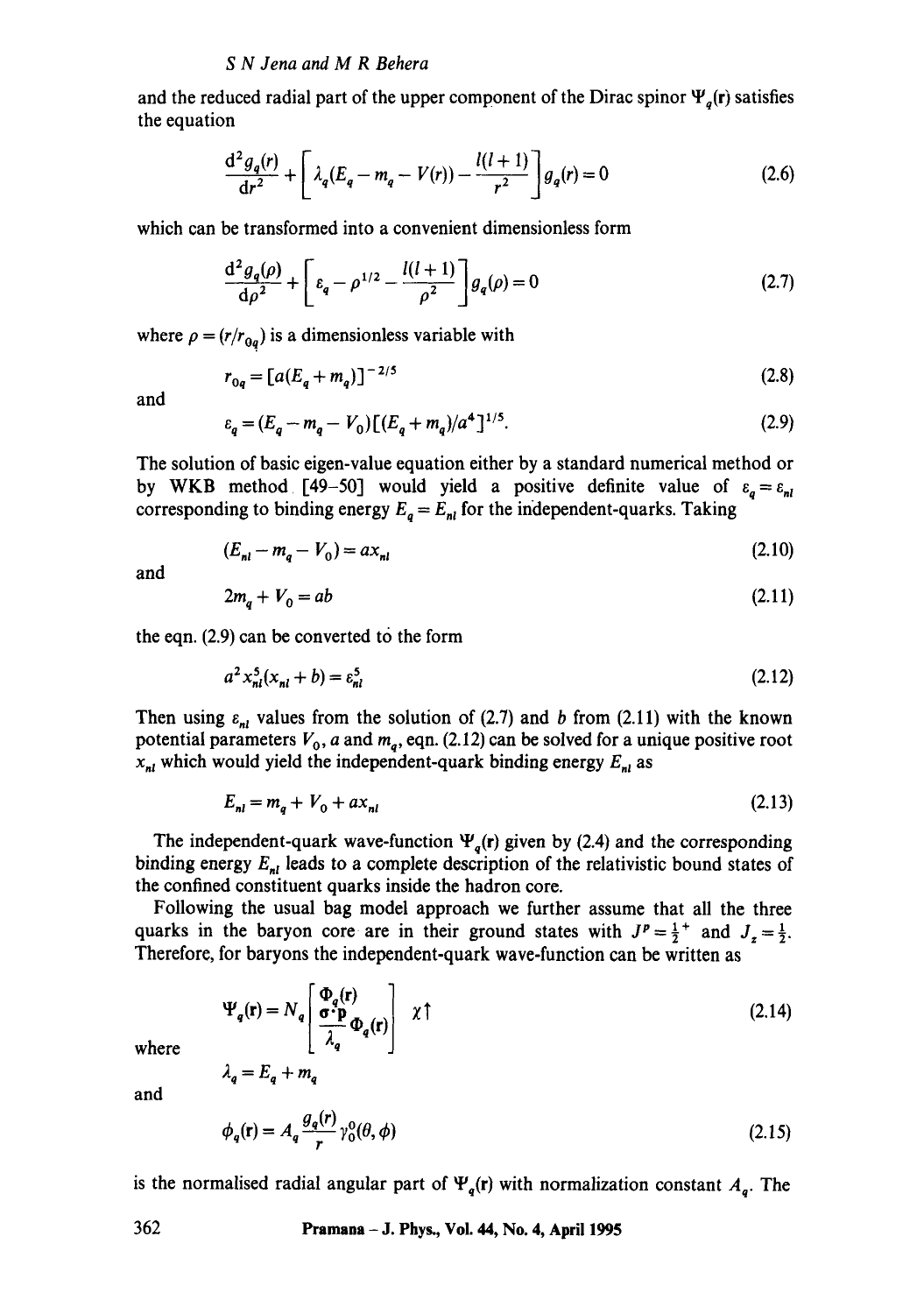overall normalization constant  $N_a$  of  $\Psi_a(r)$  can be easily obtained as

$$
N_q^2 = [1 + (E_q - m_q - V_0 - a\langle r^{1/2} \rangle_q)/\lambda_q]^{-1}.
$$
 (2.16)

The value of  $\langle r^{1/2} \rangle_q$  in (2.16) can be easily obtained through WKB method [49, 50] as

$$
\langle r^{1/2} \rangle_q = 4(E_q - m_q - V_0)/5a \tag{2.17}
$$

with which the expression (2.16) simplifies to

J

$$
N_q^2 = 5(E_q + m_q)/(6E_q + 4m_q - V_0). \tag{2.18}
$$

For the ground state, the eqn.  $(2.12)$  can be solved for a unique positive root  $x_{1s}$  which would yield from (2.13) the individual quark binding energy  $E_a = E_{1S}$  for quarks in the baryon.

Now with the ground state wavefunction  $\Psi_a(\mathbf{r})$  as given in equation (2.14) it is straight forward to derive the expressions for the quark-core contributions to certain measurable quantities of the S-wave baryons which are obtained simply by appropriately adding the contributions of each individual quark.

## 2.2 *Static properties of the S-wave baryon core*

(i) *Magnetic moments of baryon core*: The magnetic moment of  $a \frac{1}{2}^+$  baryon primarily consists of contributions from its quark-core in terms of the corresponding constituent quark moments which are defined as

$$
\mu_q = \frac{1}{2} \int d^3 r [\mathbf{r} \times \mathbf{J}(\mathbf{r})]_z, \tag{2.19}
$$

where

$$
\mathbf{J}(\mathbf{r})=e_q\vec{\Psi}_q(r)\gamma\Psi_q(\mathbf{r}).
$$

 $\mathbf{r}$ 

Here  $e_q$  is the charge of the quark in units of proton charge. Using (2.14) for  $\Psi_q(\mathbf{r})$ , (2.19) simplifies to

$$
\mu_{\mathbf{g}} = (2M_p N_{\mathbf{g}}^2 / \lambda_{\mathbf{g}}) e_{\mathbf{g}} \mathbf{n}.\mathbf{m},\tag{2.20}
$$

where  $M_p$  is the mass of the proton and n.m stands for nuclear magneton. The quark-core contribution to the magnetic moment of a baryon  $B$  is given by

$$
\mu_B = \pounds B \uparrow \left| \sum_q \mu_q \sigma_z^q \right| B \uparrow^{\circ} \tag{2.21}
$$

where  $|B|$  ) represents the state vectors of the baryons. In the case of octet baryons  $|B|$  represents the regular  $SU(6)$  state vectors. For the charmed and b-flavoured baryons the corresponding state vectors are obtained by the straightforward extensions as given by Singh [51]. The relations for the magnetic moments, ordinary, charmed and b-flavoured baryons in terms of constituent-quark moments are wellknown [52-57] and can be used to compute the quark-core contributions to the magnetic moments of baryons with the present model.

(ii) *Mean squared charge radii of the baryon core:* The distribution of electric charge within a baryon core is determined by a convenient parameter called the mean square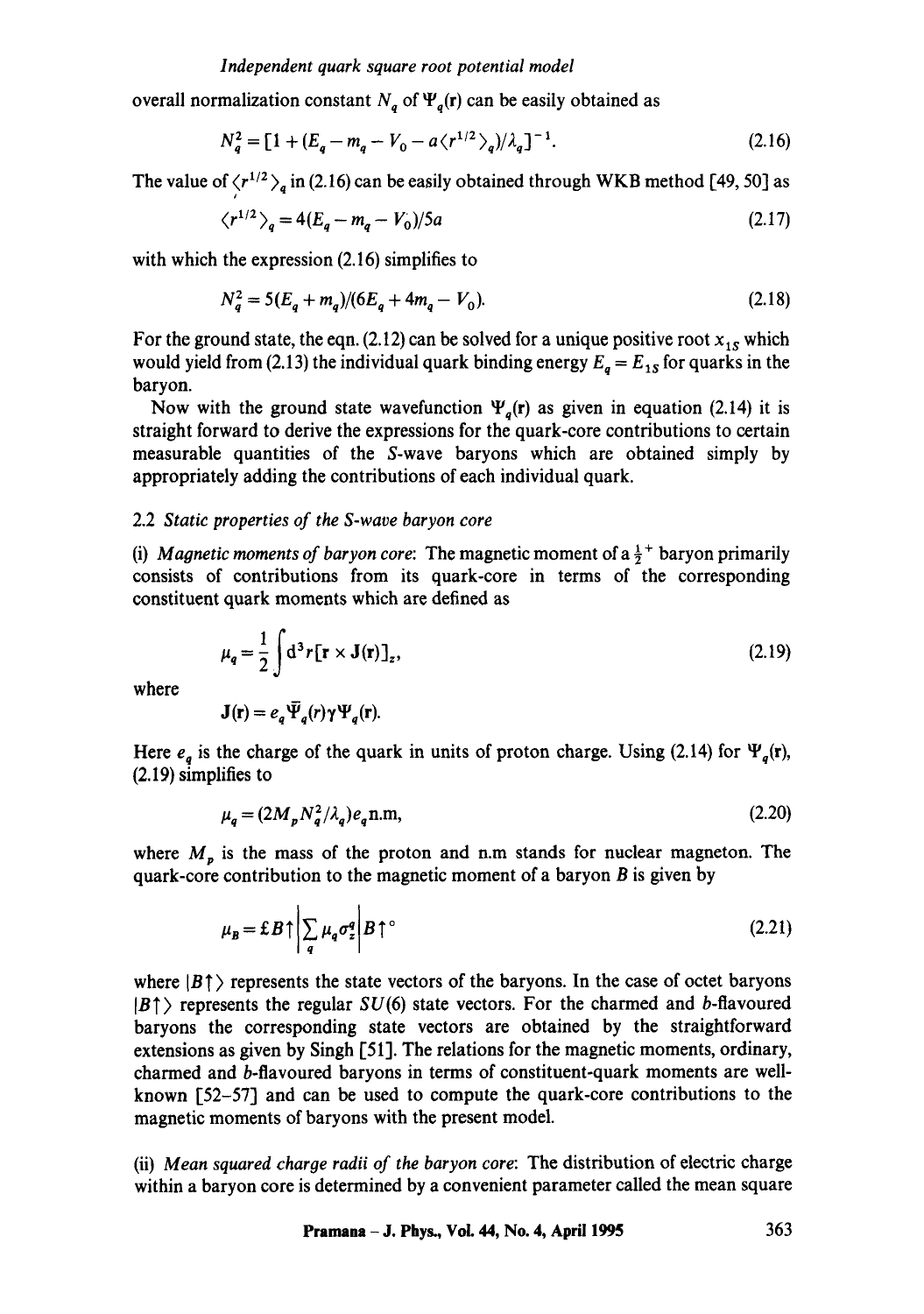charge radius  $\langle r^2 \rangle_B$  which is usually defined as

$$
\langle r^2 \rangle_B = \sum_q e_q \int \Psi_q^+(\mathbf{r}) r^2 \Psi_q(\mathbf{r}) d^3 r \tag{2.22}
$$

where  $e_a$  is the quark electric charge.

Using the expression for  $\Psi_a(r)$  from (2.13), eqn. (2.21) can be easily simplified to

$$
\langle r^2 \rangle_B = \sum_q e_q \frac{N_q^2}{\lambda_q} \bigg[ (2E_q - V_0) \langle \langle r^2 \rangle \rangle_q - a \langle \langle r^{5/2} \rangle \rangle_q + \frac{3}{\lambda_q} \bigg] \tag{2.23}
$$

The double angular brackets appearing in (2.23) are the expectation values with respect to  $\phi_a(r)$  which can be evaluated numerically or by the WKB method [49, 50] through the general expression

$$
\langle \langle r^{\alpha} \rangle \rangle = 2\alpha (2\alpha + 1) r_{0q}^{\alpha} \varepsilon_q^{2\alpha} \beta (2\alpha, 5/2)
$$
 (2.24)

(iii) *Center-of-mass corrections:* In this model there would be a sizeable spurious contribution to the energy  $E_a$  from the motion of the centre-of-mass of the three quark system. Unless this aspect is duly accounted for, the concept of the independent motion of quarks inside the core will not lead to a physical baryon state of definite momentum, since our shell type relativistic quark model is not translationally invariant. The problem appears in the same way in nuclear physics in case of He and also in the MIT bag model [58] and has to be resolved accordingly [59-61].

Here following the technique adopted by Bartelski and Eich [61,62], the expressions for static core quantities  $\mu_B$ ,  $\langle r^2 \rangle_B$  and  $(g_A/g_V)$  as obtained above can be modified taking the c.m. motion

$$
\mu'_{B} = [3\mu_{B} + Q_{B}(M_{P}/M_{B})(1 - \delta_{B})]/(1 + \delta_{B} + \delta_{B}^{2}), \qquad (2.25)
$$

$$
\langle r^2 \rangle'_B = \left[ .3 \langle r^2 \rangle_B - 3 \sum_q \left\{ 2e_q \left( \frac{E_q}{E_B} \right) - Q_B \left( \frac{E_q}{E_B} \right)^2 \right\} \langle r^2 \rangle_q \right] \Big/ (2 + \delta_B^2) \quad (2.26)
$$

and

$$
(g_A/g_V)' = 3(g_A/g_V)/(1 + 2\delta_B),
$$
\n(2.27)

where

$$
\delta_B = (M_B/E_B) \simeq (1 + \delta_B^2)/2,\tag{2.28}
$$

$$
\delta_B^2 = (M_B^2/E_B^2) = 1 - \langle \mathbf{p}_B^2 \rangle / E_B^2. \tag{2.29}
$$

Here  $E_B = \sum E_q$  is the relativistic energy of the quark core and  $Q_B$  is the charge of the q baryon. The physical mass of the bare baryon core is  $M_B = (E_B^2 - \langle \mathbf{P}_B^2 \rangle)^{1/2}$  and  $P_B$  is the centre of mass momentum and  $\langle P_B^2 \rangle$  is evaluated with the usual approximation as

$$
\langle P_B^2 \rangle = \sum_q \langle P^2 \rangle_q,
$$

where  $\langle P^2 \rangle_q$  are the mean-square individual quark momenta with respect to  $\Psi_q(r)$ . In the present model we find that

$$
\langle \mathbf{P}^2 \rangle_q = N_q^2 \left[ 2E_q (E_q - m_q) - (3E_q - m_q - V_0) V_0 - (3E_q - m_q - 2V_0) a \langle r^{1/2} \rangle + a^2 \langle r \rangle \right]
$$
(2.30)

364 Pramana - J. Phys., Vol. 44, No. 4, April 1995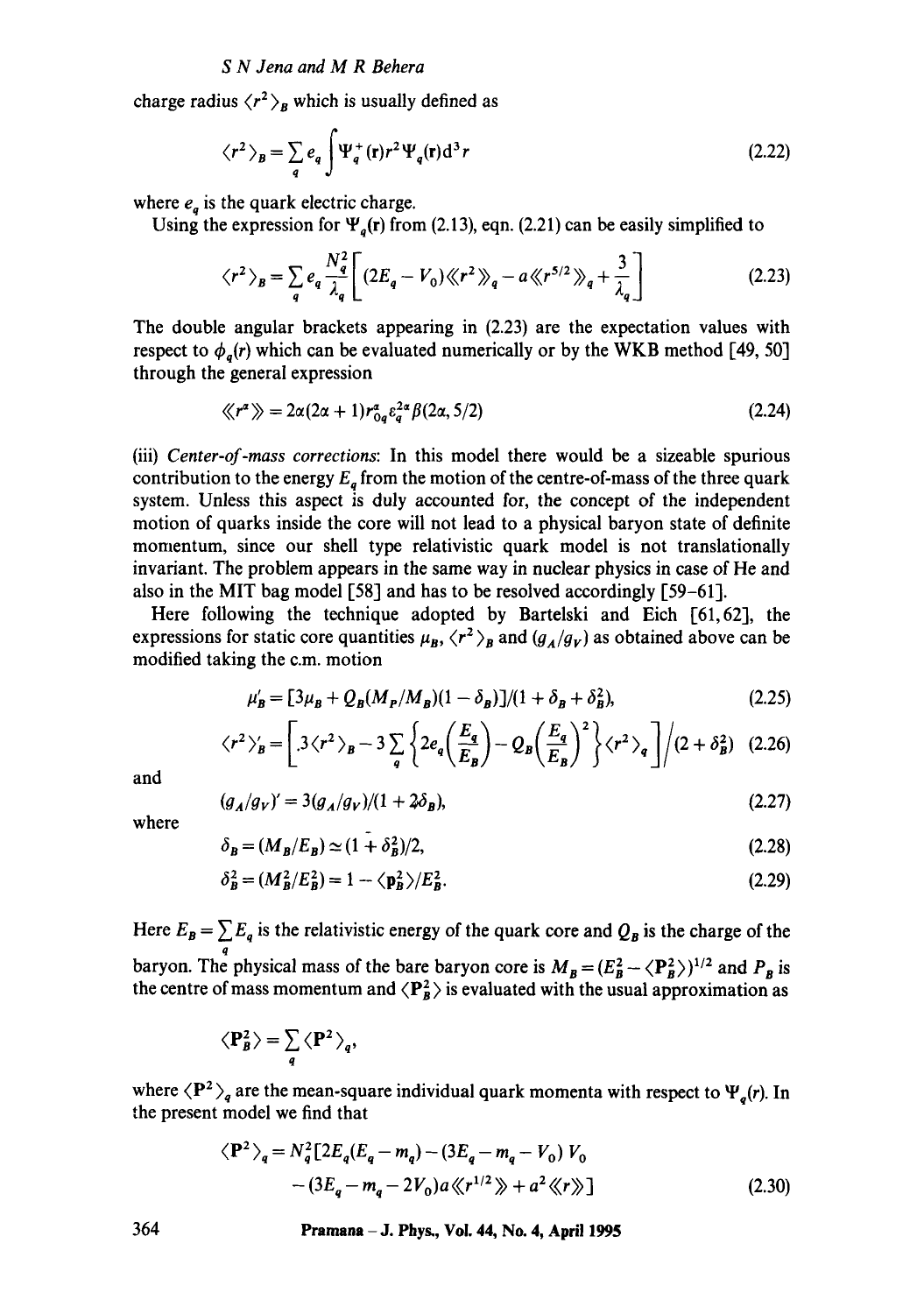The double angular brackets appearing in (2.30) are the expectation values with respect to  $\Phi_q(r)$  and the evaluation of  $\langle \mathbf{P}^2 \rangle_u$  and  $\langle \mathbf{P}^2 \rangle_s$  would lead to a correct estimate of the static properties of the octet baryons.

(iv) *Axial vector coupling constant ratio*  $(g_A/g_V)$ *:* Interpreting the weak  $\beta$ -decays of the baryons  $B \to B' + e^- + \bar{\nu}_e$  as quark  $\beta$ -decays like  $q_j - u + e^- + \bar{\nu}_e$  occurring inside the baryon core (where  $q_i$  could be a  $d$  or  $s$  quark), one can obtain in lines of bag model calculations [63, 58] the axial vector coupling constant ratio  $g_A/g_V$  as

$$
(g_A/g_V) = (g_A/g_V)^{\text{NR}} (1 - 2\Delta_{j\mu})
$$
\n(2.31)

where  $g_A$  and  $g_V$  are the axial-vector and vector coupling constants for the baryons.  $(g_A/g_V)$ <sup>NR</sup> is the non-relativistic SU(6) value [64] which for various  $\beta$ -decays can be computed by using SU(6) wave function for  $|B|$  states [50].  $\Delta_{ju}$  is the relativistic correction in the axial coupling for the  $\beta$ -decay of quarks '*j*' into the quark '*u*' and is given by

$$
\Delta_{ju} = \int \psi_u^+ L_z \psi_j \mathrm{d}^3 r \tag{2.32}
$$

which on putting the expression for  $\psi_a(r)$  from (2.14) for quarks in the  $1S_{1/2}$  state becomes

$$
\Delta_{ju} = \left(\frac{2N_u N_j}{3\lambda_u \lambda_j}\right) I_{uj} \tag{2.33}
$$

with

$$
I_{uj} = \int_0^\infty r^2 dr f'_u(r) f'_j(r). \tag{2.34}
$$

Integrating by parts and using (2.6) with  $\frac{g_q(x)}{r} = f_q(r)$ , we get

$$
I_{uj} = \frac{1}{r_{0j}^2} \int_0^\infty dr \left[ \varepsilon_q - (r/r_{0j})^{1/2} \right] g_j(r) g_u(r) \tag{2.35}
$$

Here we use for simplicity the WKB solution for  $g_q(r)$  [49] to obtain  $I_{uj}$ 

$$
I_{uj} = \frac{36}{231} \frac{\varepsilon_q}{r_{0j}^2} \left(\frac{r_{0j}}{r_{0u}}\right)^{1/2} \quad F\left(\frac{1}{4}, 2, \frac{15}{4}; k^2\right) \tag{2.36}
$$

where  $k^2 = \left(\frac{r_{0j}}{r_{0u}}\right)^{1/2}$  and  $F\left(\frac{1}{4}, 2, \frac{15}{4}; k^2\right)$  is the hypergeometric function. Thus  $g_A/g_V$ values for various  $\beta$ -decays can be computed using (2.31), (2.33), and (2.36). For neutron beta-decay

$$
n \rightarrow pe\bar{v} \text{(or } d - u + e + v_e^-) \text{ eq. (2.26) reduces to}
$$
  

$$
(g_A/g_V)_{n\text{-}pe\bar{v}_e} = \frac{5}{3} \left[ 1 - \frac{4}{3} \frac{N_u^2}{\lambda_u^2} \frac{\varepsilon_q}{r_{0u}^2} (1/5) \right],
$$
 (2.37)

**Pramana - J. Phys., Vol. 44, No. 4, April 1995 365**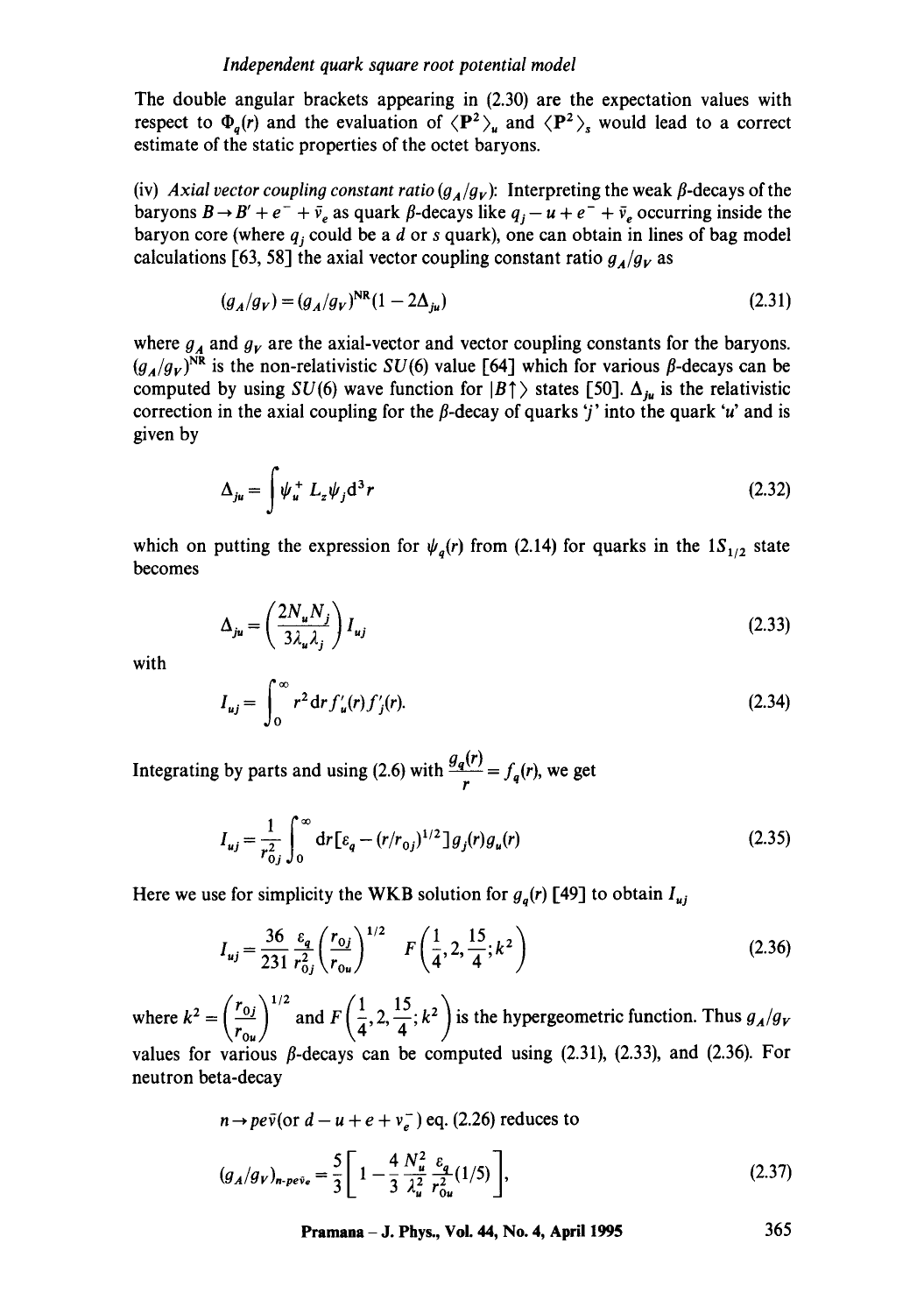which alternately simplifies to

$$
(g_A/g_V)_{n\text{-}pe\bar{v}_e} = \frac{5}{9}(4N_u^2 - 1). \tag{2.38}
$$

## **3. Model parameters and results**

The computation of the static properties of octet baryons in the present model depends on the choice of the Lagrangian mass parameters  $(m_u, m_d, m_s)$  and the potential parameters  $(a, V_0)$  which would lead to the individual quark binding energies  $(E_u, E_d, E_s)$  and the corresponding quark wave function through the eigen value equations (2.4) to (2.13).

In the Lagrangian formulation adopted here we first of all choose to fix the quark mass parameters

$$
(m_u = m_d, m_s) = (5, 210) \text{ MeV}
$$
 (3.1a)

in the current quark limit. To estimate the potential parameters a and  $V_0$ , we prefer to take  $N-\Delta$  spin-isospin average mass  $\overline{M}_N=1173 \text{ MeV}$  and the  $\Omega^-$  mass  $M_{\Omega}$  = 1670 MeV as the guiding inputs to suggest the individual quark binding energies  $E_u = E_d \simeq \frac{1}{3}\overline{M}_N$  and  $E_s \simeq \frac{1}{3}M_{\Omega^{-}}$ . However keeping in view the possible corrections like those due to centre-of-mass motion and the pion-cloud effect etc to. be accounted for in subsequent work, to yield the correct N,  $\Delta$  and  $\Omega^-$  masses, we prefer these binding energies to be somewhat greater than the above suggested values and we find that with binding energies as  $E_u = E_d = 560 \text{ MeV}$  and  $E_s = 700 \text{ MeV}$  and with  $\varepsilon_a = 1.8418$  which is provided by the numerical solution of the dimensionless eq. (2.7), the eqs (2.9) to (2.12) for the non-strange and the strange quarks separately yield the parameters

$$
(a, V_0) = (0.2698 \,\text{GeV}^{1.5}, -0.1679 \,\text{GeV})\tag{3.1b}
$$

which subsequently generate the contributions of the quark cores to the static baryon properties as

$$
(\mu_P, \mu_A) = (2.62, -0.5956) \text{nm},\tag{3.2}
$$

$$
\langle r^2 \rangle_p^{1/2} = 1.1255 \,\text{fm} \tag{3.3}
$$

and

$$
(g_A/g_V)_{n \to \rho e\bar{v}} = 1.2142 \tag{3.4}
$$

These results seem to be quite reasonable in view of the possible c.m motion corrections involved.

With the parameters a,  $V_0$  and  $m_q$  along with the corresponding binding energy  $E_q$ being known, all the relevant quantities leading to the predictions of the magnetic moments of the octet baryons can be calculated. First of all we obtain the quark wave function normalizations from (2.18) as

$$
(N_u^2 = N_d^2, N_s^2) = (0.7963, 0.8736)
$$
\n
$$
(3.5)
$$

which in turn yield from eq.  $(2.20)$  the constituent quark magnetic moments

$$
\mu_u = -2\mu_d = 1.7466 \,\text{nm} \tag{3.6}
$$

**366 Pramana - J. Phys., Vol. 44, No. 4, April 1995**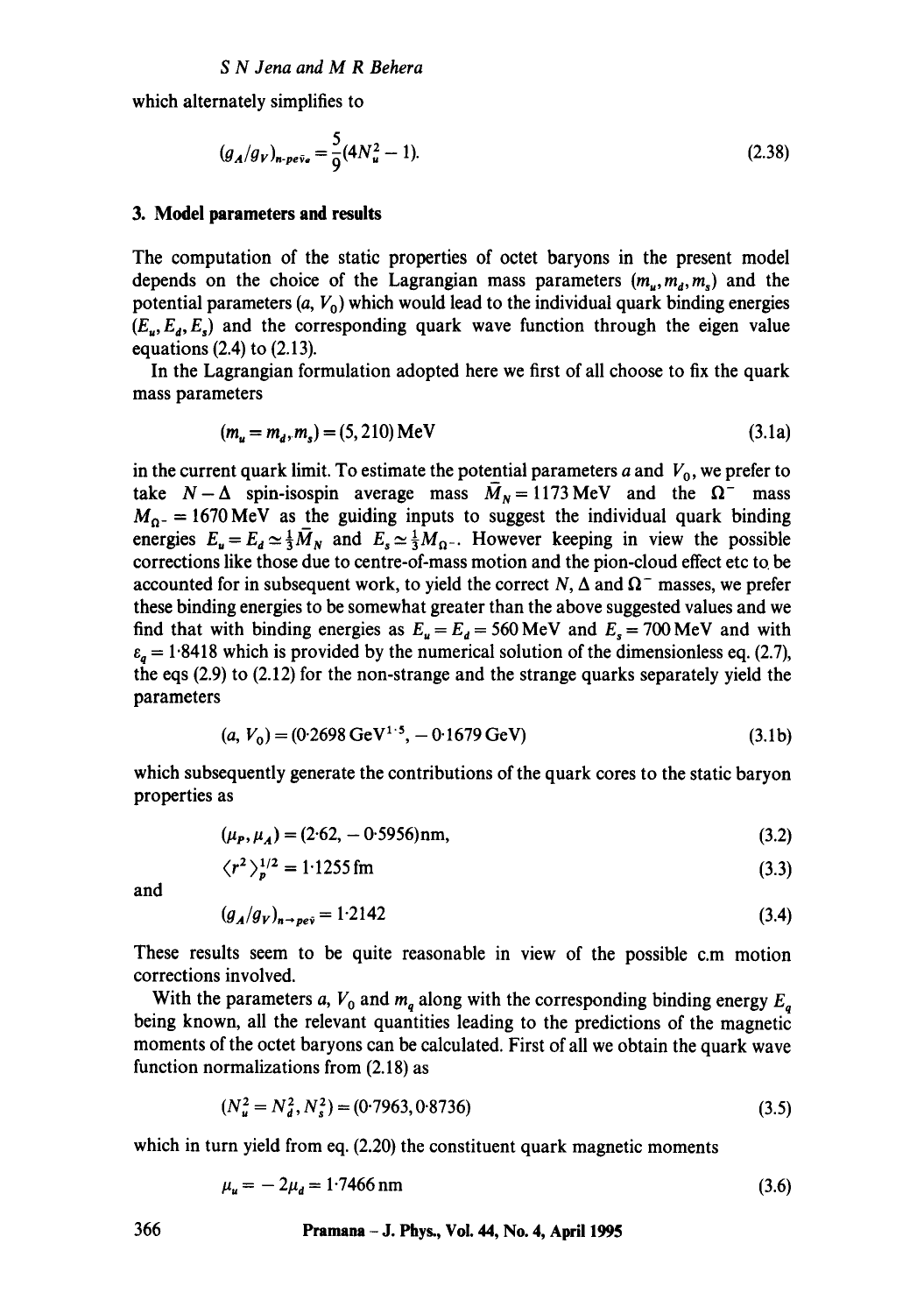and

$$
\mu_{\rm s} = -0.5956 \,\rm nm
$$

With these values it is straightforward to compute the uncorrected magnetic moments of baryon cores in the nucleon octet using expression (2.21). The results so obtained are presented in table 1.

In the framework of the present model we calculate the expression  $(2.24)$  for u and s quark as

$$
\langle r^2 \rangle_u = 1.1164 \, \text{fm}^2, \quad \langle r^2 \rangle_s = 0.7632 \, \text{fm}^2
$$
\n
$$
\langle r^{5/2} \rangle_u = 1.2277 \, \text{fm}^{5/2}, \quad \langle r^{5/2} \rangle_s = 0.7633 \, \text{fm}^{5/2}
$$
\n(3.7)

which lead to the evaluation of r.m.s charge radii  $\langle r^2 \rangle_R^{1/2}$  for the octet baryons from (2.23). The results thus calculated without c.m correction are given in table 2. Then computing the expression  $I_{uj}$  in eq. (2.36) to obtain the values as

$$
(I_{uu}, I_{us}) = (0.0818, 0.1034) \,\text{GeV}^2. \tag{3.8}
$$

We can obtain the axial-vector coupling constant  $g_A$  for the  $\beta$ -decay processes corresponding to the members of the nucleon octet with appropriate values [64] of  $(g_A/g_V)$ <sup>NR</sup>. The results obtained here without c.m. corrections are presented in table 3.

For introducing centre-of-mass corrections, we estimate the factor  $\delta_{\bf B}$  from expressions (2.28) and (2.29), which certainly depends on the flavour combinations of the quark core in baryons. Accordingly we find  $\delta_B = 0.9449$ , 0.9475 and 0.9499 respectively for the baryon cores with three nonstrange quarks, two nonstrange

**Table** 1. Magnetic moments of the nucleon octet calculated by the present model with and without c.m correction as compared with the results of cloudy-bag-model (CBM) and the experimental data (all numbers in nuclear magnetons).

|                                                                                                    | Present calculation                                                               |                                                                                   |                                                  |                                                                                                                                                   |
|----------------------------------------------------------------------------------------------------|-----------------------------------------------------------------------------------|-----------------------------------------------------------------------------------|--------------------------------------------------|---------------------------------------------------------------------------------------------------------------------------------------------------|
| Baryon                                                                                             | Uncorrected                                                                       | After cm<br>correction                                                            | <b>CBM</b><br>calculation<br>[13, 71]            | Experimental<br>(Particle data<br>group $[69]$                                                                                                    |
| p                                                                                                  | 2.6200                                                                            | 2.7809                                                                            | 2.60                                             | 2.7928444<br>$+0.0000011$                                                                                                                         |
| n                                                                                                  | $-1.7466$                                                                         | $-1.8463$                                                                         | $-2.01$                                          | $-1.91304308$<br>$+0.00000054$                                                                                                                    |
| $\Lambda^0$<br>$\Sigma^+$<br>$\Sigma^0$<br>$\Sigma^-$<br>$E^0$<br>$\Xi^-$<br>$(\Lambda, \Sigma^0)$ | $-0.5956$<br>2.5274<br>0.7807<br>$-0.9658$<br>$-1.3764$<br>$-0.5031$<br>$-1.5126$ | $-0.6280$<br>2.6747<br>0.8232<br>$-1.0282$<br>$-1.4476$<br>$-0.5379$<br>$-1.5990$ | $-0.58$<br>2.34<br>$-1.08$<br>$-1.27$<br>$-0.51$ | $-0.613 \pm 0.004$<br>$2.379 + 0.020$<br>$0.61 + 0.08*$<br>$-1.14 \pm 0.05$<br>$-1.250 + 0.014$<br>$-0.69 + 0.04$<br>$-1.82 + 0.18$ **<br>$-0.25$ |

\*Values computed according to the definition  $\mu_0 = \frac{1}{2}(\mu_{\Sigma^+} + \mu_{\Sigma^-})_{\text{exp}}$  which is quite often referred to as the measured value.

<sup>\*\*</sup>Dydak *et al* [70].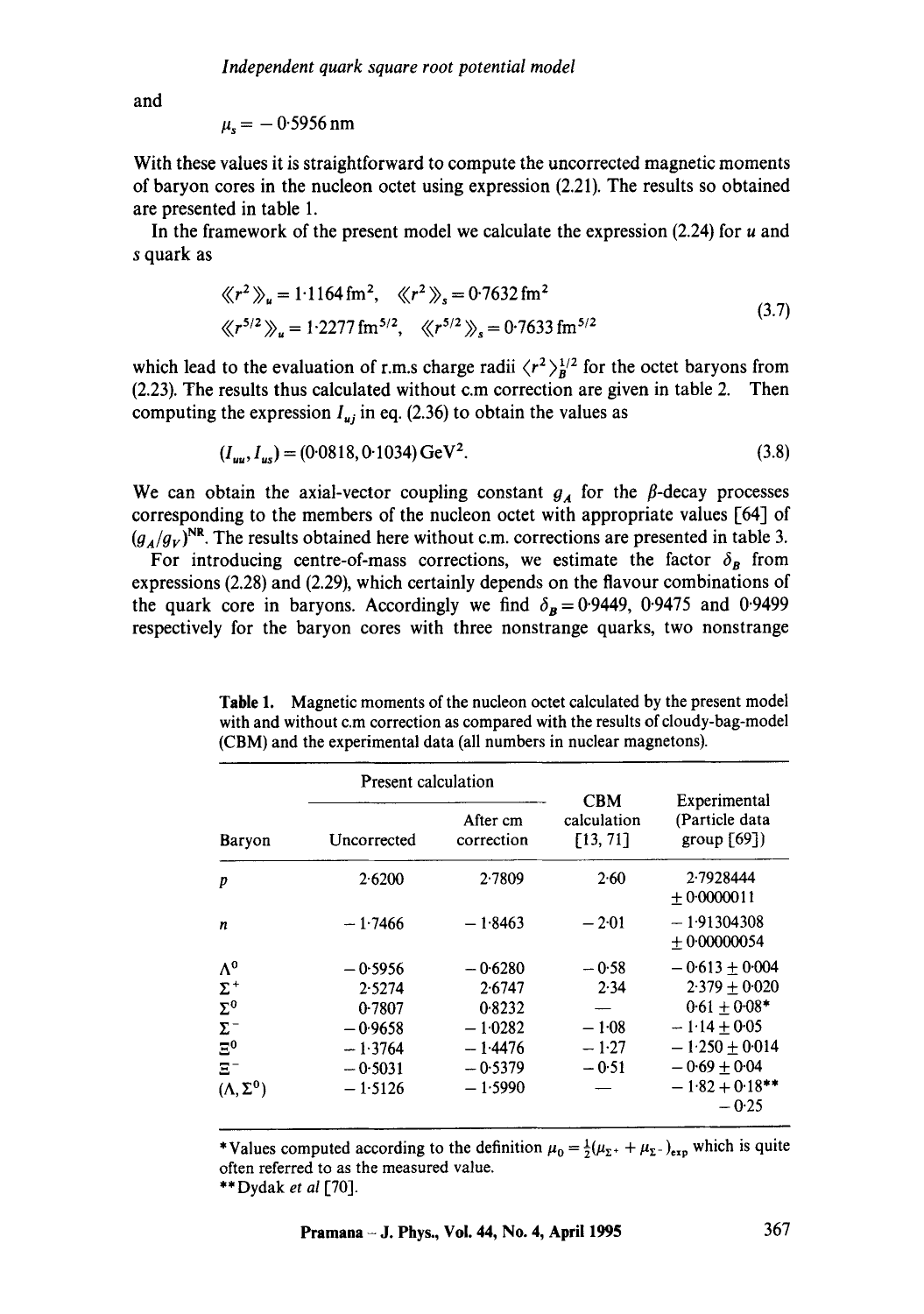**Table 2.**  $\langle r^2 \rangle_p^{1/2}$  rms charge radii of octet baryons calculated in the present model with and without cm corrections as compared to the experiment and Ferreira-Helayel-Zagury (FHZ) model values (all numbers in fm).

| Baryon      | $\langle r^2\rangle_R^{1/2}$<br>uncorrected | $\langle r^2\rangle_R^{1/2}$<br>with cm<br>correction | Experiment      | FHZ model [21] |
|-------------|---------------------------------------------|-------------------------------------------------------|-----------------|----------------|
| p           | 1.1255                                      | 0.9632                                                | $0.87 \pm 0.02$ | 0.932          |
| n           | 0                                           | 0                                                     | $-0.341$        | 0              |
| $\Lambda^0$ | 0.3828                                      | 0.3421                                                |                 | 0.346          |
| $\Sigma^+$  | 1.1889                                      | 1.0260                                                |                 | 0.994          |
| $\Sigma^0$  | 0.3828                                      | 0.3421                                                |                 | 0.346          |
| $\Sigma^-$  | 1.0584                                      | 0.9048                                                |                 | 0.86           |
| $\Xi^0$     | 0.5414                                      | 0.4884                                                |                 | 0.48           |
| $\Xi^-$     | 0.9867                                      | 0.9097                                                |                 | 0.79           |

**Table 3.** Axial vector coupling constant ratio  $(g_A/g_V)$  calculated in the present model with and without cm correction as compared to the experiment.

|                                          | Axial vector coupling<br>constant ratio |                                     | $(g_A/g_V)$                                                 |
|------------------------------------------|-----------------------------------------|-------------------------------------|-------------------------------------------------------------|
| Decay mode                               | Uncorrected<br>$(g_A/g_V)$              | With cm<br>corrected<br>$(g_A/g_V)$ | Experiment<br>Ref. [69]<br>(Particle data<br>group $[69]$ ) |
| $n \rightarrow pe\bar{v}$                | 1.2142                                  | 1.2604                              | $1.254 + 0.006$                                             |
| $\Lambda \rightarrow pe\bar{v}$          | 0.7766                                  | 0.8048                              | $0.694 + 0.025$                                             |
| $\Sigma^- \rightarrow n e \bar{\nu}$     | $-0.2588$                               | $-0.2682$                           | $-0.362 + 0.043$                                            |
| $\Xi^- \rightarrow \Lambda e \bar{\nu}$  | 0.1725                                  | 0.1785                              | $0.25 + 0.05$                                               |
| $\Xi^- \to \Sigma^0 e \bar{v}$           | 1.2944                                  | 1.3391                              |                                                             |
| $\Xi^0 \rightarrow \Sigma^+ e \bar{\nu}$ | 1.2944                                  | 1.3391                              |                                                             |

quarks with one strange quark and one nonstrange quark with two strange quarks respectively. Then it is straightforward to obtain the corrected values of the magnetic moments, the proton rms charge radius and vector coupling constant from expressions  $(2.25)$ ,  $(2.26)$  and  $(2.27)$ . These quantities so obtained after the centreof-mass corrections, are presented in the appropriate tables (1, 2 and 3) in comparison with the corresponding uncorrected values as well as the experimental ones.

Now with the assumed flavour-independence of the potential we use the same set of potential parameters a and  $V_0$  as obtained in (3.1) along with the quark masses

$$
(m_c, m_b) = (1.449, 4.764) \,\text{GeV} \tag{3.9}
$$

taken-well within the limits of current algebra predictions, to obtain the energy eigen values from (2.13) as

$$
(E_c, E_b) = (1.7917, 5.0056) \,\text{GeV} \tag{3.10}
$$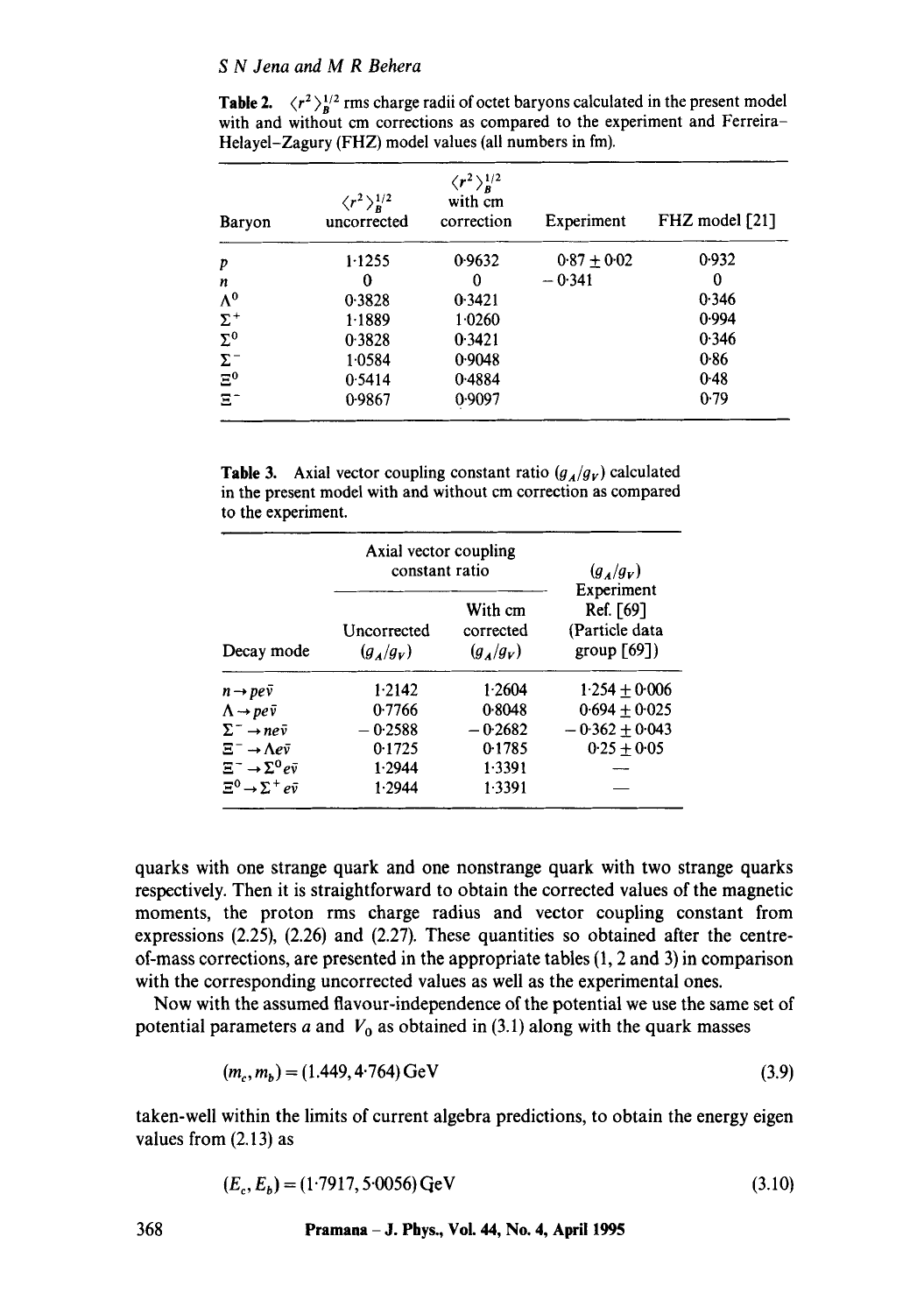Now with the help of these parameters we obtain from (2.18) the quark-wave function normalizations

$$
(N_c^2, N_b^2) = (0.9694, 0.9916) \tag{3.11}
$$

which are then used in (2.20) to compute the constituent quark magnetic moments as

$$
(\mu_c, \mu_b) = (0.3713, -0.0630) \,\text{n.m}
$$
\n<sup>(3.12)</sup>

The magnetic moments of the baryons in charmed and b-flavoured sectors are calculated in a straightforward way by using the constituent quark magnetic moments obtained in (3.6) and (3.12). Since no experimental data are available for the magnetic moments of charmed and b-flavoured baryons we do not incorporate the c.m corrections in these cases and the uncorrected results are displayed in tables 4 and 5 in comparison with the predictions of some other models [53, 65, 66]. The symbols used in these tables are according to Pandita *et al* [53].

To test the further applicability of the present model in understanding the atomlike  $Q\bar{q}$  systems we calculate the mass spectra for  $D(c\bar{u})$ ,  $F(c\bar{s})$ ,  $B(b\bar{u})$  and  $G(b\bar{s})$  mesons. Using same set of parameters as chosen in (3.1b) and the quark masses given in (3.1a) and (3.9), we obtain the ground state mass values for  $D(c\bar{u})$ ,  $F(c\bar{s})$  and  $B(b\bar{u})$  mesons from (3.13) as

$$
M_{1s}(c\bar{u}) = 2.010(2.01 \pm 0.0007) \text{ GeV}
$$
  
\n
$$
M_{1s}(c\bar{s}) = 2.1493(2.14 \pm 0.06) \text{ GeV}
$$
  
\n
$$
M_{1s}(b\bar{u}) = 5.325(5.325) \text{ GeV}
$$
\n(3.13)

**Table** 4. Magnetic moment of charmed baryons computed in the present model as compared to the values obtained in the bag model and de Rujula-Georgi--Glashow (DGG) model (all numbers in nuclear magneton).

| Symbol              | Quark<br>content | Present<br>calculation | Bag model<br>[65, 66] | DGG model<br>[53] |
|---------------------|------------------|------------------------|-----------------------|-------------------|
| $\Sigma_c^{++}$     | cuu              | 2.2051                 | 1.955                 | 2.36              |
| $\Sigma_c^+$        | cud              | 0.4584                 | 0.363                 | 0.43              |
| $\Sigma_c^0$        | cdd              | $-1.2882$              | $-1.23$               | $-1.43$           |
| $\Omega_{c}^{0}$    | <b>CSS</b>       | $-0.9180$              | $-0.98$               | $-0.89$           |
| $\Xi_c^+$           | csu              | 0.6435                 | 0.475                 | 0.73              |
| $\Xi_c^0$           | csd              | $-1.1031$              | $-1.09$               | $-1.16$           |
| $\Xi_{cc}^{++}$     | ccu              | $-0.0871$              | $-0.167$              | $-0.12$           |
| $\Xi_{cc}^{+}$      | ccd              | 0.7862                 | 0.865                 | 0.82              |
| $\Omega_{cc}^{+}$   | ccs              | 0.6936                 | 0.838                 | 0.69              |
| $\Lambda_c^+$       | c(ud)a           | 0.3713                 | 0.503                 | 0.37              |
| $\Xi_c^{\prime\,+}$ | c(us)a           | 0.3713                 | 0.503                 | 0.37              |
| $\Xi_c^{\prime\,0}$ | c(ds)a           | 0.3713                 | 0.503                 | 0.37              |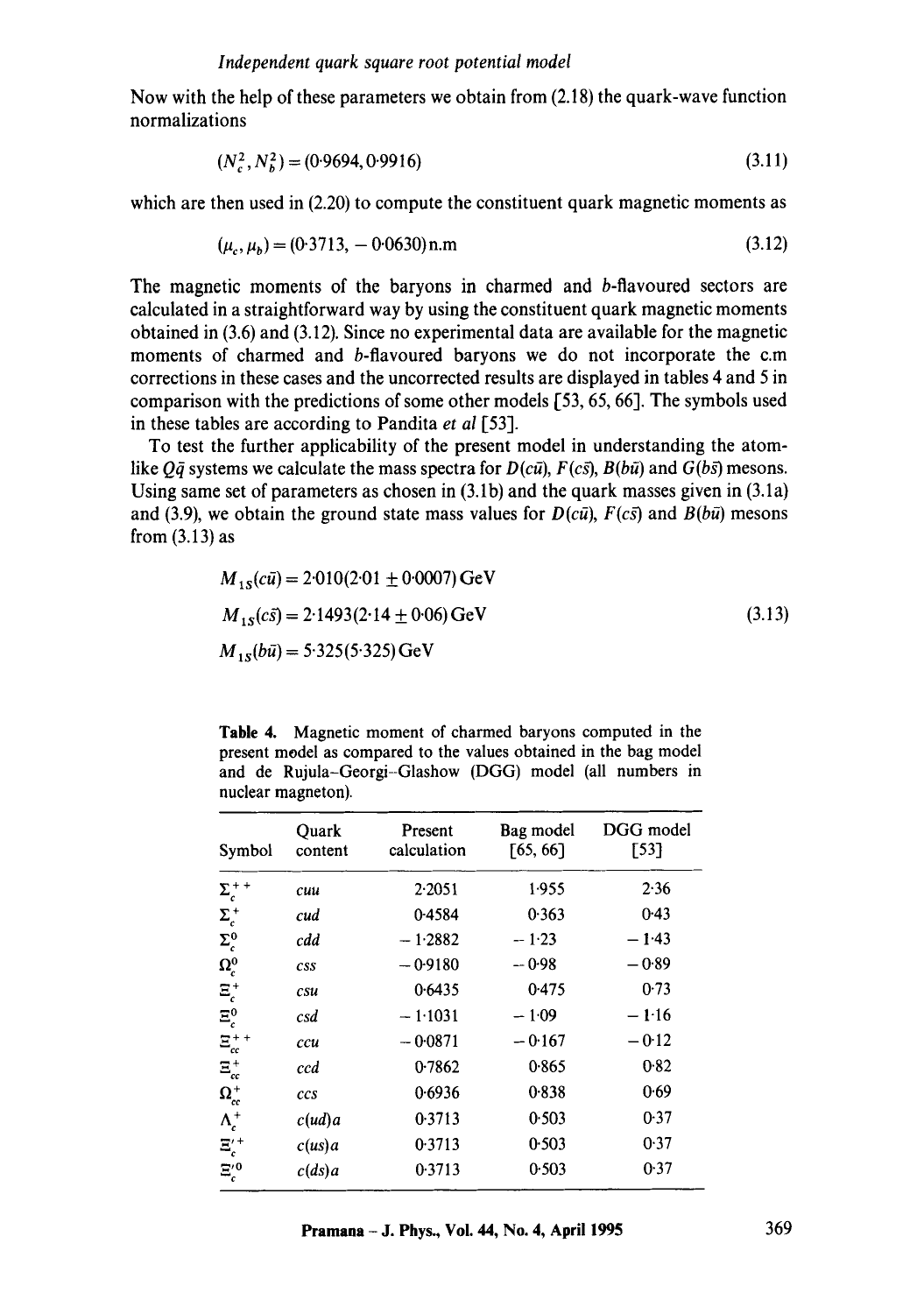| Symbol             | Quark<br>content | Present<br>calculation | Bag model<br>[65, 66] | DGG model<br>$[53]$ |
|--------------------|------------------|------------------------|-----------------------|---------------------|
| $\Sigma_{b}^{+}$   | buu              | 2.3498                 | 2.318                 | 2.5                 |
| $\Sigma_b^0$       | bud              | 0.6032                 | 0.587                 | 0.61                |
| $\Sigma_b^-$       | bdd              | $-1.1434$              | $-1.117$              | $-1.28$             |
| $\Omega_b^-$       | bss              | $-0.7732$              | $-0.838$              | $-0.55$             |
| $\Xi_{cb}^{0}$     | bcd              | $-0.3136$              | $-0.39$               | $-0.38$             |
| $\Xi_{cb}^{+}$     | bcu              | 1.4329                 | 2.04                  | 1.5                 |
| $\Omega_{ccb}^+$   | bcc              | 0.5161                 | 0.894                 | 0.51                |
| $\Xi_{bb}^{0}$     | bbu              | $-0.6662$              | $-0.614$              | $-0.7$              |
| $\Xi_{bb}^{-}$     | bbd              | 0.2071                 | 0.14                  | 0.23                |
| $\Omega_{bb}^{-}$  | bbs              | 0.1145                 | 0.084                 | 0.105               |
| $\Omega_{cbb}^{0}$ | bbc              | 0.2077                 | $-0.31$               | $-0.21$             |
| $\Xi_b^0$          | bsu              | 0.7883                 | 0.73                  | 0.87                |
| $E_b^-$            | bsd              | $-0.9583$              | $-0.977$              | $-1.05$             |
| $\Omega_{cb}^0$    | bcs              | $-0.1285$              | $-0.223$              | $-0.11$             |

Table 5. Magnetic moments of b-flavoured baryons computed in the present model as compared to the values obtained in the bag model and DGG model (all numbers in nuclear magneton).

which closely agree with the experimental values given in the parentheses. For this calculation we use the numerically calculated eigen values  $\varepsilon_a = \varepsilon_{nl}$  corresponding to different bound states of these mesons. The results thus calculated from (3.13) for the mass spectra of  $D(c\bar{u})$ ,  $F(c\bar{s})$ ,  $B(b\bar{u})$ ,  $G(b\bar{s})$  mesons are displayed in table 6. All these predictions of our model may hopefully be tested in future experiments of CERN and Fermilab.

## **4. Discussion and conclusion**

We observe that our results for the magnetic moments, rms charge radii and axial vector coupling constant ratios compare reasonably well with the existing experimental data. However, the proton charge radius  $\langle r^2 \rangle_p^{1/2}$  which was 1.1255 fm before the centre-of-mass correction, becomes 0.9632fm, as against the experimental value of  $0.87 \pm 0.02$  fm. Furthermore we find  $\langle r^2 \rangle_n^{1/2} = 0$  contrary to the experimental value of **-** 0.341 fm. This is of course the case with most of the models of this kind including the bag model. In the absence of experimental data of  $\langle r^2 \rangle_B^{1/2}$  for other members of the octet baryons we compare our results with those obtained by Ferreira *et al* [211.

The minor discrepancies of our results are common to most of the phenomenological models and can be partly accounted for by the suitable pionic corrections, as investigated in the cloudy bag model. However, these results might be improved by incorporating chiral symmetry so as to bring in the pionic effects which is being taken in our subsequent work. Nevertheless, in view of testing the applicability of the model in these areas of study, the present model has been found to be meaningful with its simple and straightforward approach yielding qualitatively encouraging and reasonable results.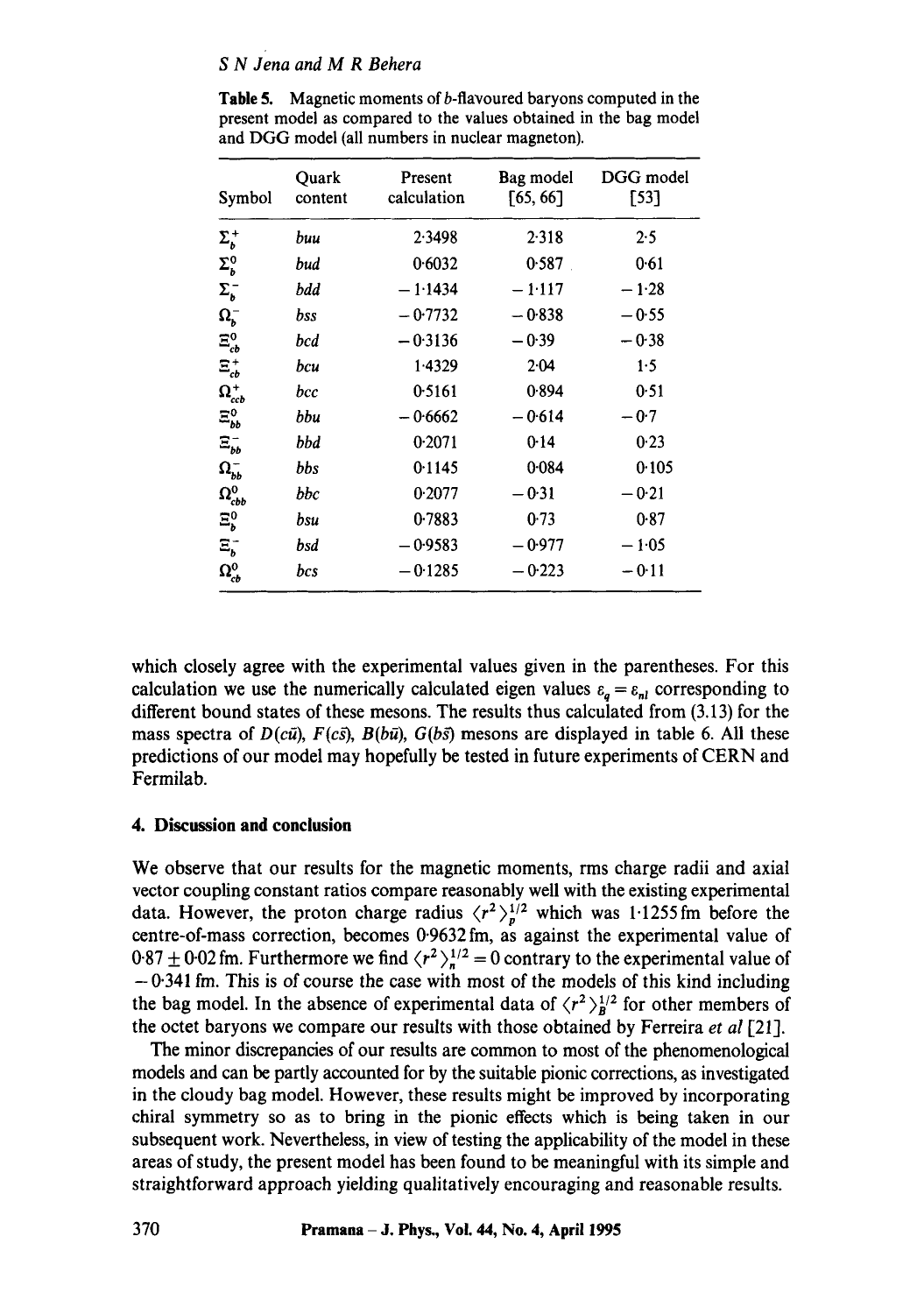|  |                                                          |                                                                   | <b>Table 6.</b> Mass spectrum for the atom-like mesons of $D(c\bar{u})$ , $B(b\bar{u})$ , $F(c\bar{s})$ and $G(b\bar{s})$ families calculated in the<br>present model as compared with the experimental data. |                                                        |                       |                                                          |                       |                                                            |                       |
|--|----------------------------------------------------------|-------------------------------------------------------------------|---------------------------------------------------------------------------------------------------------------------------------------------------------------------------------------------------------------|--------------------------------------------------------|-----------------------|----------------------------------------------------------|-----------------------|------------------------------------------------------------|-----------------------|
|  | $\varepsilon_{nl}$                                       | $\frac{M_{nl}(D)}{\text{GeV}}$                                    | Experimental<br>value                                                                                                                                                                                         | $M_{nl}(B)$                                            | Experimental<br>value | $M_{nl}(F)$ GeV                                          | Experimental<br>value | $M_{nl}(G)$ <b>L</b><br>GeV                                | Experimental<br>value |
|  |                                                          |                                                                   | 2010±0007                                                                                                                                                                                                     |                                                        | 5.325                 |                                                          | $2.140 \pm 0.60$      |                                                            |                       |
|  |                                                          |                                                                   |                                                                                                                                                                                                               |                                                        |                       |                                                          |                       |                                                            |                       |
|  |                                                          |                                                                   |                                                                                                                                                                                                               |                                                        |                       |                                                          |                       |                                                            |                       |
|  |                                                          |                                                                   |                                                                                                                                                                                                               |                                                        |                       |                                                          |                       |                                                            |                       |
|  |                                                          |                                                                   |                                                                                                                                                                                                               |                                                        |                       |                                                          |                       |                                                            |                       |
|  |                                                          |                                                                   |                                                                                                                                                                                                               |                                                        |                       | 2:1493<br>2:3700<br>2:5176<br>2:4582<br>2:5345<br>2:5346 |                       | 5-4643<br>5-6850<br>5-83326<br>5-6063<br>5-77129<br>5-8496 |                       |
|  |                                                          |                                                                   |                                                                                                                                                                                                               |                                                        |                       |                                                          |                       |                                                            |                       |
|  | 1:8418<br>3:5686<br>3:0743<br>3:4726<br>2:6629<br>2:1336 | 2.010<br>2.2311<br>2.3789<br>2.3195<br>2.3960<br>2.3960<br>2.3960 |                                                                                                                                                                                                               | 5325<br>53461<br>5393075<br>534677<br>557110<br>557110 |                       |                                                          |                       |                                                            |                       |

**Table 6.** Mass spectrum for the atom-like mesons of  $D(c\bar{u})$ ,  $B(b\bar{u})$ ,  $F(c\bar{s})$  and  $G(b\bar{s})$  families calculated in the and G(bs) families calculated in the  $R(h\bar{u})$   $F(r\bar{v})$  $\widehat{\mathbf{F}}$  $\sqrt{D}$ 信 ÷ ś ę, Ž  $\overline{a}$ Ŕ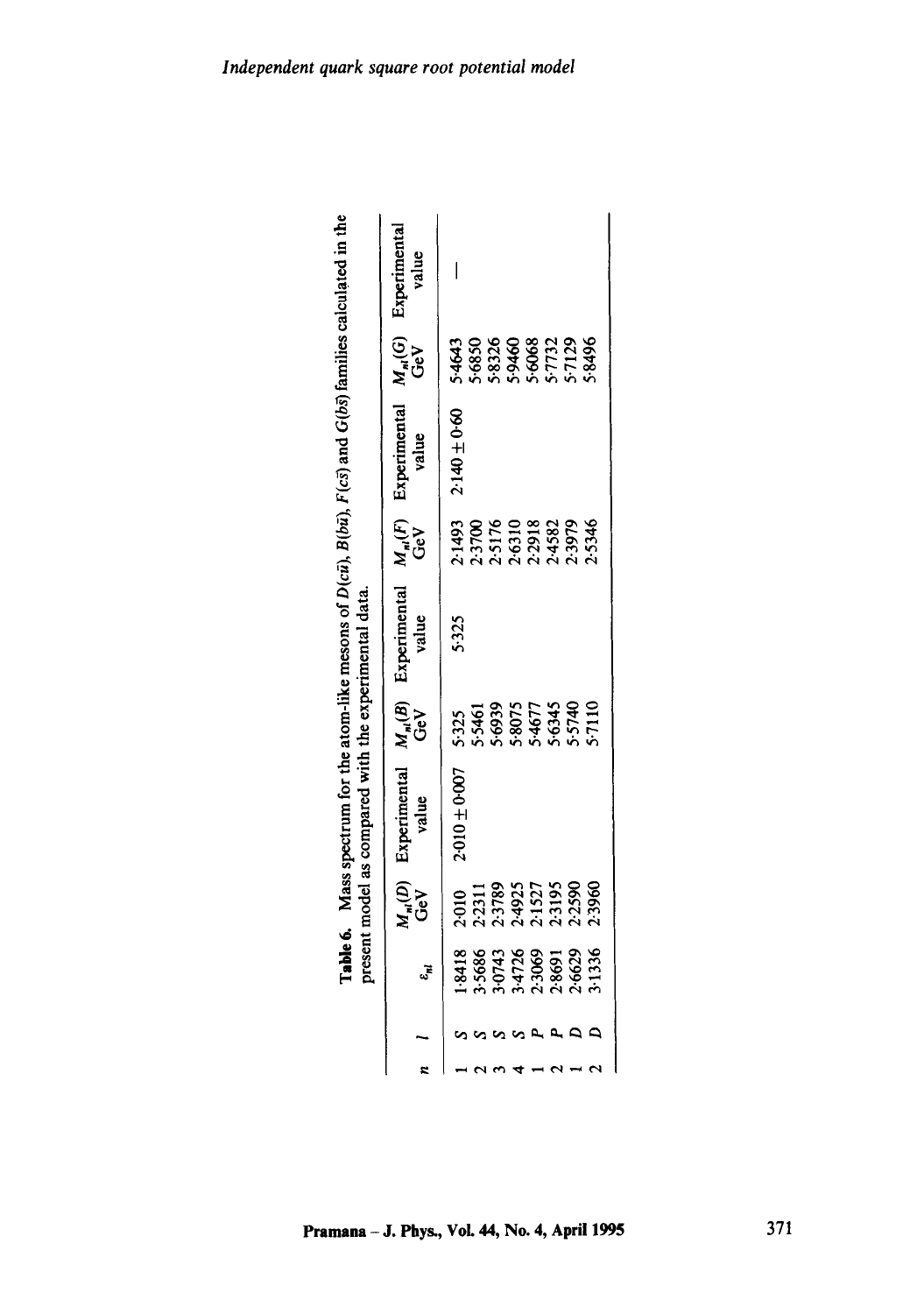In our present investigation, we have not looked into the baryon mass spectrum which could strictly require taking into account the corrections due to (i) energy associated with centre-of-mass motion (ii) color-electric and magnetic energy arising out of the residual one gluon exchange interaction at short distance and (iii) the pionic self energy of the baryons arising out of the baryon-pion couplig at the vertex. The masses of baryons would therefore have contributions from the baryon core corrected by these contributions. Investigations along this line in similar schemes with different confinement potentials have been done  $[17-31, 67, 68]$  with success. Therefore, we believe that for the present model similar analysis can be done which would be taken up in our subsequent work. The present model can also be extended to study the phenomena like hyperfine splitting of P-wave quarkonia and the leptonic decays of mesons which would directly depend on the square-root nature of the confining potential, the investigations in this line which would certainly give new insight about the nature of a confining potential are being taken up with the present model and will be reported shortly in a separate communication.

In this work we find that a simple independent-quark model based on the Dirac equation with an equally mixed scalar-vector square-root confining potential of the form given by (1.1) provides an excellent fit to the static properties of baryon octet and mass spectra of  $Q\bar{q}$  mesons in a flavour-indpendent manner. In view of the simplicity of the model in treating baryons and mesons in the same footing the results obtained are quite encouraging. This effective individual quark potential, phenomenologically representing the confining interaction due to a non-perturbative multigluon mechanism seems as an alternative scheme to the CBM in studying baryons and mesons. We find that our potential unlike the QCD based one is non-singular at the origin and it doe not possess the short distance coulombic part of the potential as given by QCD (i.e.  $r^{-1}$  or  $r^{-1}$ |ln(r/r<sub>0</sub>)|)<sup>-1</sup>. Therefore, even if the non-singular behaviour of this potential does not conform to the expectations of QCD, we can successfully describe the static baryon properties as well as the mass spectra of the light  $Q\bar{q}$  mesons in a flavour independent manner.

The purpose of this work is not so much as to claim that nature prefers such a square-root confinement scheme over other schemes advanced earlier in this correction but to present an analysis that complements studies based upon various potential models. Such studies with various quark models when extended to describe the hadronic properties in a much wider sector may provide an opportunity to resolve the question regarding the true nature of quark confinement which is not straightforward to conclude on purely theoretical grounds based on QCD.

#### **Acknowledgement**

The authors are thankful to Dr N Barik, Utkal University, India for his valuable suggestions.

## **References**

- [1] E Eichten, K Gottfried, T Kinoshita, K D Lane and T M Yan, *Phys. Rev.* D21,203 (1980); D11, 3090 (1978)
- [2] T Appelquist, R M Barnett and K D Lane, *Ann. Rev. Nucl. Sci. Part* 28, 387 (1978)
- [3] J D Jackson, C Quigg and J L Rosner, *Proc. of the Int. Conf. on high energy physics*, Tokyo (1978) p 391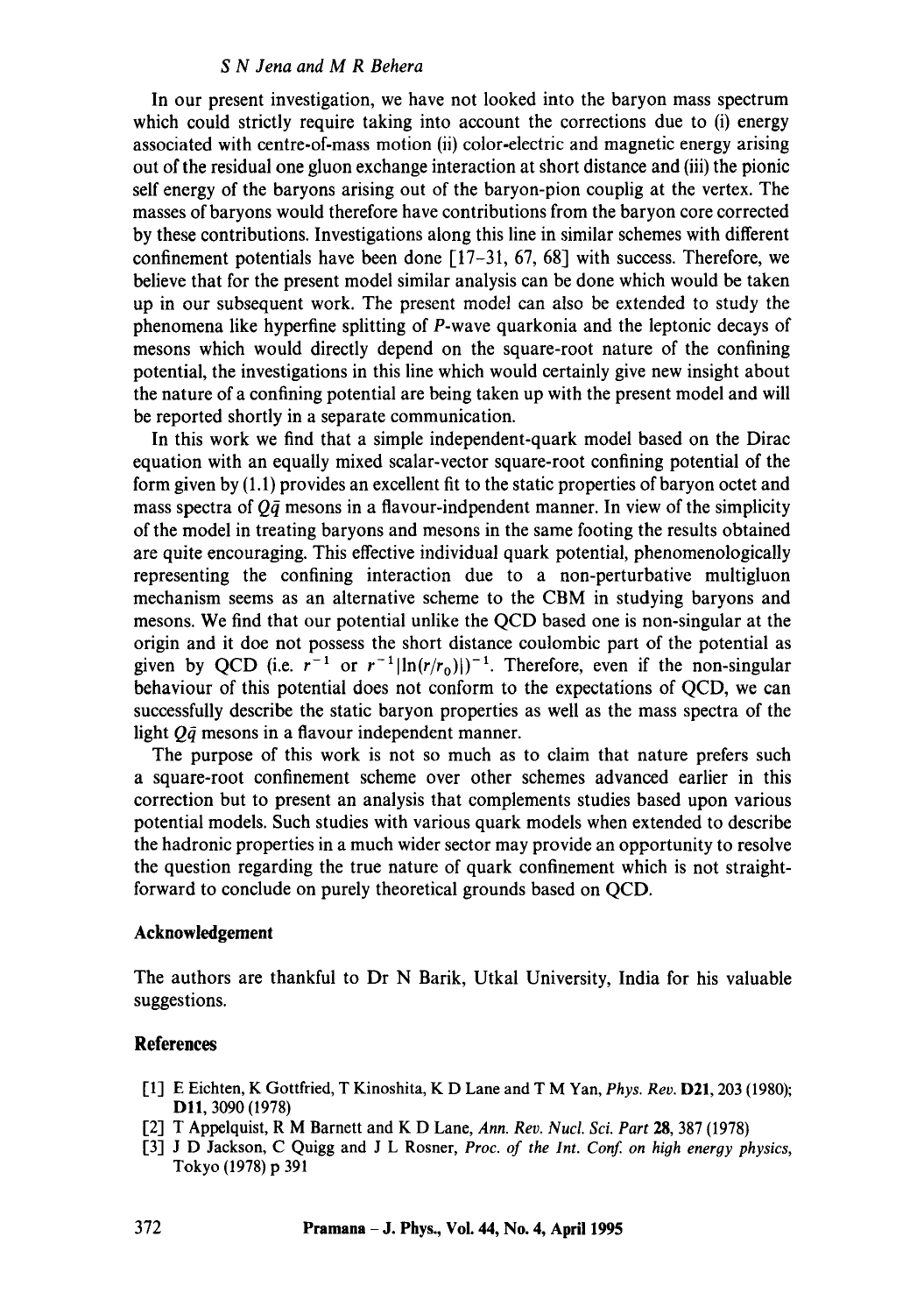- [4] N See Isgur, Editions Frontiers France 'New Flavours and Hadron Spectroscopy' *Proc. XVI, Recontre de Moriond,* edited by J Tran Thanh Van (1981)
- [5] J M Richard and P Taxil, *Ann. Phys. (NY)* 150, 267 (1983); *Phys. Lett.* B123, 4531 (1983)
- [6] N Isgur and G Karl, *Phys. Rev.* D18, 4187 (1978); D20, 1191 (1979)
- [7] Y Nogami and N Ohtsuka, *Phys. Rev.* 26, 261 (1982)
- [8] D P Stanley and R Robson, *Phys. Rev.* D21, 3180 (1980)
- [9] R K Bhaduri, L E Cohler and Y Nogami *Phys. Rev. Lett.* 44, 1369 (1980)
- [10] A N Mitra, *Phys. Lett.* B89, 54 (1979)
- [11] M Bando, T Kugo and S Tanaka, *Prog. Theor. Phys.* 53, 544 (1975)
- [12] H Bando and M Bando, *Phys. Lett.* Bl00, 228 (1981)
- [13] A W Thomas, S Theberge and G A Miller, *Phys. Rev.* **D24**, 216 (1981)
- [14] A W Thomas, *Adv. Nucl. Phys.* 13, 1 (1983)
- [15] G A Miller, *Int. Rev. Nucl. Phys.* edited by W Weiss (Singapore, World Scientific, 1984) Vol I
- [16] C L Critchfield, *Phys. Rev.* **D12**, 923 (1975)
- [17] P Leal Ferreira, *Left. Nuovo Cimento* 20, 157 (1977)
- [18] S N Jena and S Panda, *Pramana J. Phys.* 35, 21 (1990)
- [19] S N Jena and S Panda, *Int. J. Mod. Phys.* A7, 2841 (1992a); *J. Phys.* GIS, 273 (1992b)
- [20] P L Ferreira, and N Zagury, *Lett. Nuovo Cimento* 20, 511 (1977)
- [21] P L Ferreira, J A Halayal and N Zagury, *Nuovo Cimento* A55, 215 (1980)
- [22] N Barik, B K Dash and M Das, *Phys. Rev.* D31, 1952 (1985); D31, 1652 (1985a), D32, 1725 (1985b)
- [23] N Batik and B K Dash, *Phys. Rev.* D33, 1925 (1986)
- [24] E Magyati, *Phys. Lett.* B95, 295 (1980)
- [25] C Quigg and J L Rosner, *Phys. Lett.* B71, 153 (1977)
- [26] S N Jena and D P Rath, *Pramana J. Phys.* 27, 775 (1986b)
- [27] N Batik, S N Jena and D P Rath, *Phys. Rev.* D41, 1568 (1990); *Int. J. Mod. Phys.* 47, 6813 (1992)
- [28] A Martin, *Phys. Lett.* B93, 338 (1980)
- [29] N Barik and S N Jena, *Phys. Lett.* **B97**, 761 (1980b); **B97**, 265 (1980a)
- [30] N Batik and S N Jena, *Phys. Rev.* D26, 618 (1982)
- [31] N Barik and M Das, *Phys. Lett.* B120, 403 (1983a); *Phys. Rev.* D28, 2823 (1983b); D33, 176 (1986a); *Pramana - J. Phys.* D27, 783 (1986b)
- [32] Y Nambu and G Jona Lasino, *Phys. Rev.* 112, 345 (1961); 124, 246 (1961)
- [33] R Brockmann, W Weise and E Werner, *Phys. Lett.* B122, 201 (1983)
- [34] R Tegen, R Brockmann and W Weise, *Z. Phys.* A307, 339 (1982)[35] R Tegen, M Schedle
- and W Weise, *Phys. Lett.* B125, 9 (1983)
- [36] R Tegen and W Weise, *Z. Phys.* A314, 357 (1985)
- [37] P C Vinod Kumar, K B Vijaya Kumar and S B Khadkikar, *Pramana- J. Phys.* 39, 47 (1992)
- [38] G B Smith and J J Tassie, *Ann. Phys.* 65, 352 (1971)
- [39] J S Bell and H Ruegg, *Nucl. Phys.* B98, 151 (1975); BI04, 546 (1976)
- [40] Feynmann *et al, Phys. Rev.* D3, 2706 (1971)
- [41] E Eichten and E L Feinberg, *Phys. Rev. Left.* 43, 1205 (1979)
- [42] N Batik and S N Jena, *Phys. Lett.* B97, 265; 101, 282 (1981)
- [43] D Beavis, B R Desai and P Kaus, *Phys.* Rev. D20, 2345 (1979)
- [44] B Bambah, K Dharamvir, R Kaur and A Sharma, *Phys. Rev.* D45, 1769 (1992)
- [45] R Kaur and B Bambah, *Phys. Rev.* D47, 5079 (1993)
- [46] M G Ollsson and C J Suchyta III, *Phys. Rev.* **D36**, 1459 (1987)
- [47] H B Thacker, E Eichen and J G Sexton, *Fermilab Conf.* 87/204-4
- [48] Xiaotong Song, ICTP Preprint, IC/88/223 (1988)
- [49] C Quigg and J L Rosner, *Phys. Rev.* C56, 167 (1979)
- [50] C Quigg, *Fermilab Conf.* Report No 81/75-TH (1981)
- [51] L P Singh, *Phys. Rev.* DI6, 158 (1977)
- [52] L P Singh, *Phys. Rev.* D19, 2812 (1979)